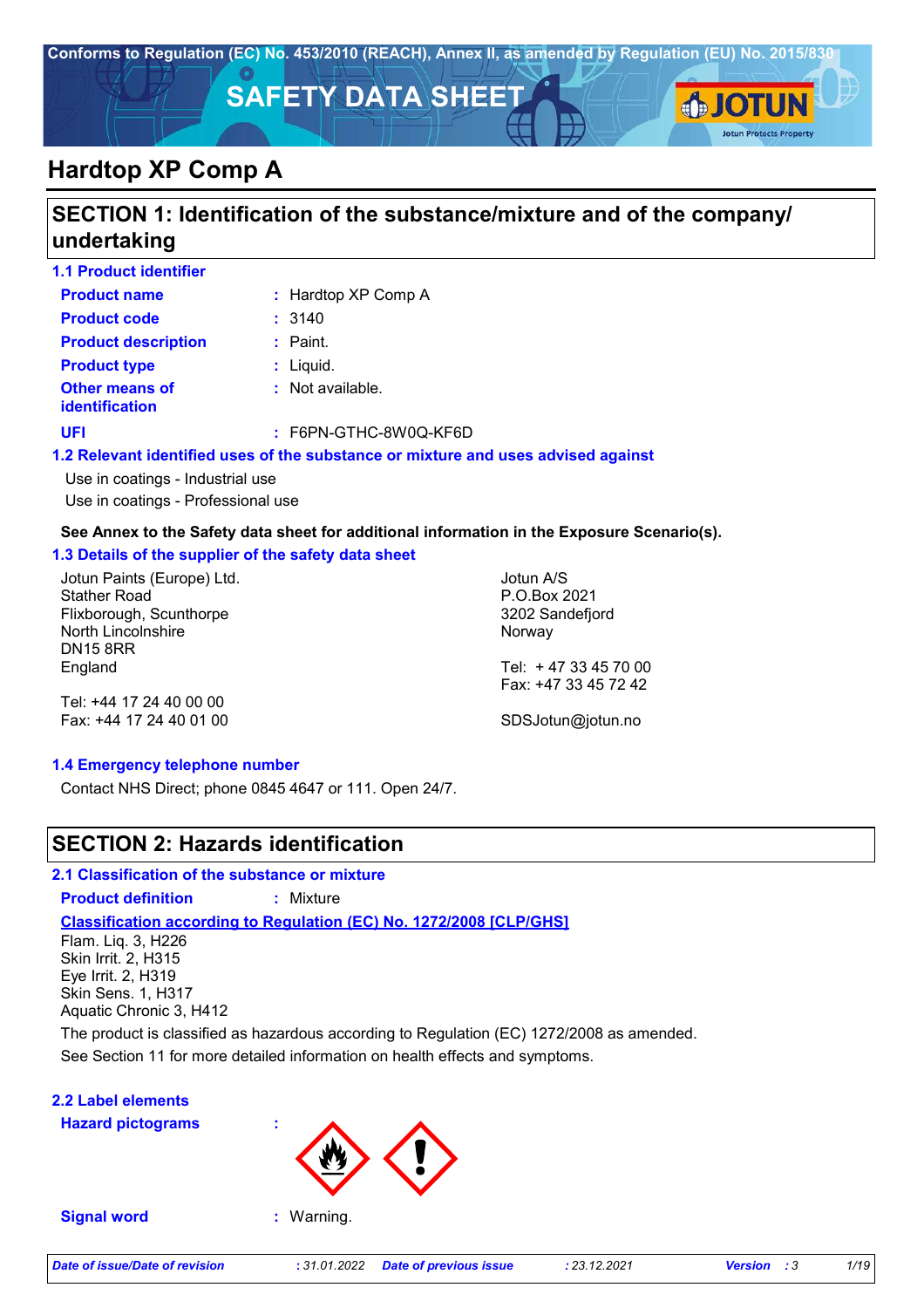| <b>SECTION 2: Hazards identification</b>                                                                                                                        |                                                                                                                                                                                                                                                                                                                                                                                                                                                               |  |  |
|-----------------------------------------------------------------------------------------------------------------------------------------------------------------|---------------------------------------------------------------------------------------------------------------------------------------------------------------------------------------------------------------------------------------------------------------------------------------------------------------------------------------------------------------------------------------------------------------------------------------------------------------|--|--|
| <b>Hazard statements</b>                                                                                                                                        | : H226 - Flammable liquid and vapour.<br>H315 - Causes skin irritation.<br>H317 - May cause an allergic skin reaction.<br>H319 - Causes serious eye irritation.<br>H412 - Harmful to aquatic life with long lasting effects.                                                                                                                                                                                                                                  |  |  |
| <b>Precautionary statements</b>                                                                                                                                 |                                                                                                                                                                                                                                                                                                                                                                                                                                                               |  |  |
| <b>General</b>                                                                                                                                                  | : Not applicable.                                                                                                                                                                                                                                                                                                                                                                                                                                             |  |  |
| <b>Prevention</b>                                                                                                                                               | P280 - Wear protective gloves. Wear eye or face protection.<br>P210 - Keep away from heat, hot surfaces, sparks, open flames and other ignition<br>sources. No smoking.<br>P273 - Avoid release to the environment.<br>P261 - Avoid breathing vapour.                                                                                                                                                                                                         |  |  |
| <b>Response</b>                                                                                                                                                 | P362 + P364 - Take off contaminated clothing and wash it before reuse.<br>P302 + P352 - IF ON SKIN: Wash with plenty of water.<br>P333 + P313 - If skin irritation or rash occurs: Get medical advice or attention.<br>P305 + P351 + P338 - IF IN EYES: Rinse cautiously with water for several minutes.<br>Remove contact lenses, if present and easy to do. Continue rinsing.<br>P337 + P313 - If eye irritation persists: Get medical advice or attention. |  |  |
| <b>Storage</b>                                                                                                                                                  | : Not applicable.                                                                                                                                                                                                                                                                                                                                                                                                                                             |  |  |
| <b>Disposal</b>                                                                                                                                                 | : P501 - Dispose of contents and container in accordance with all local, regional,<br>national and international regulations.                                                                                                                                                                                                                                                                                                                                 |  |  |
| <b>Hazardous ingredients</b>                                                                                                                                    | $:$ xylene<br>2-Propenoic acid, 2-methyl-, 2-(dimethylamino) ethyl ester, polymer with butyl<br>2-propenoate, compd. with polyethylene glycol hydrogen maleate C9-11-alkyl ethers<br>n-butyl methacrylate<br>decanedioic acid, 1,10-bis(1,2,2,6,6-pentamethyl-4-piperidinyl) ester, mixt. with<br>1-methyl 10-(1,2,2,6,6-pentamethyl-4-piperidinyl) decanedioate                                                                                              |  |  |
| <b>Supplemental label</b><br>elements                                                                                                                           | : Not applicable.                                                                                                                                                                                                                                                                                                                                                                                                                                             |  |  |
| <b>Annex XVII - Restrictions</b><br>on the manufacture,<br>placing on the market and<br>use of certain dangerous<br>substances, mixtures and<br><b>articles</b> | : Not applicable.                                                                                                                                                                                                                                                                                                                                                                                                                                             |  |  |
| <b>Special packaging requirements</b>                                                                                                                           |                                                                                                                                                                                                                                                                                                                                                                                                                                                               |  |  |
| <b>Containers to be fitted</b><br>with child-resistant<br>fastenings                                                                                            | : Not applicable.                                                                                                                                                                                                                                                                                                                                                                                                                                             |  |  |
| Tactile warning of danger : Not applicable.                                                                                                                     |                                                                                                                                                                                                                                                                                                                                                                                                                                                               |  |  |
| 2.3 Other hazards                                                                                                                                               |                                                                                                                                                                                                                                                                                                                                                                                                                                                               |  |  |
| <b>Product meets the criteria</b><br>for PBT or vPvB according<br>to Regulation (EC) No.<br>1907/2006, Annex XIII                                               | : This mixture does not contain any substances that are assessed to be a PBT or a<br>vPvB.                                                                                                                                                                                                                                                                                                                                                                    |  |  |
| Other hazards which do<br>not result in classification                                                                                                          | : None known.                                                                                                                                                                                                                                                                                                                                                                                                                                                 |  |  |
|                                                                                                                                                                 |                                                                                                                                                                                                                                                                                                                                                                                                                                                               |  |  |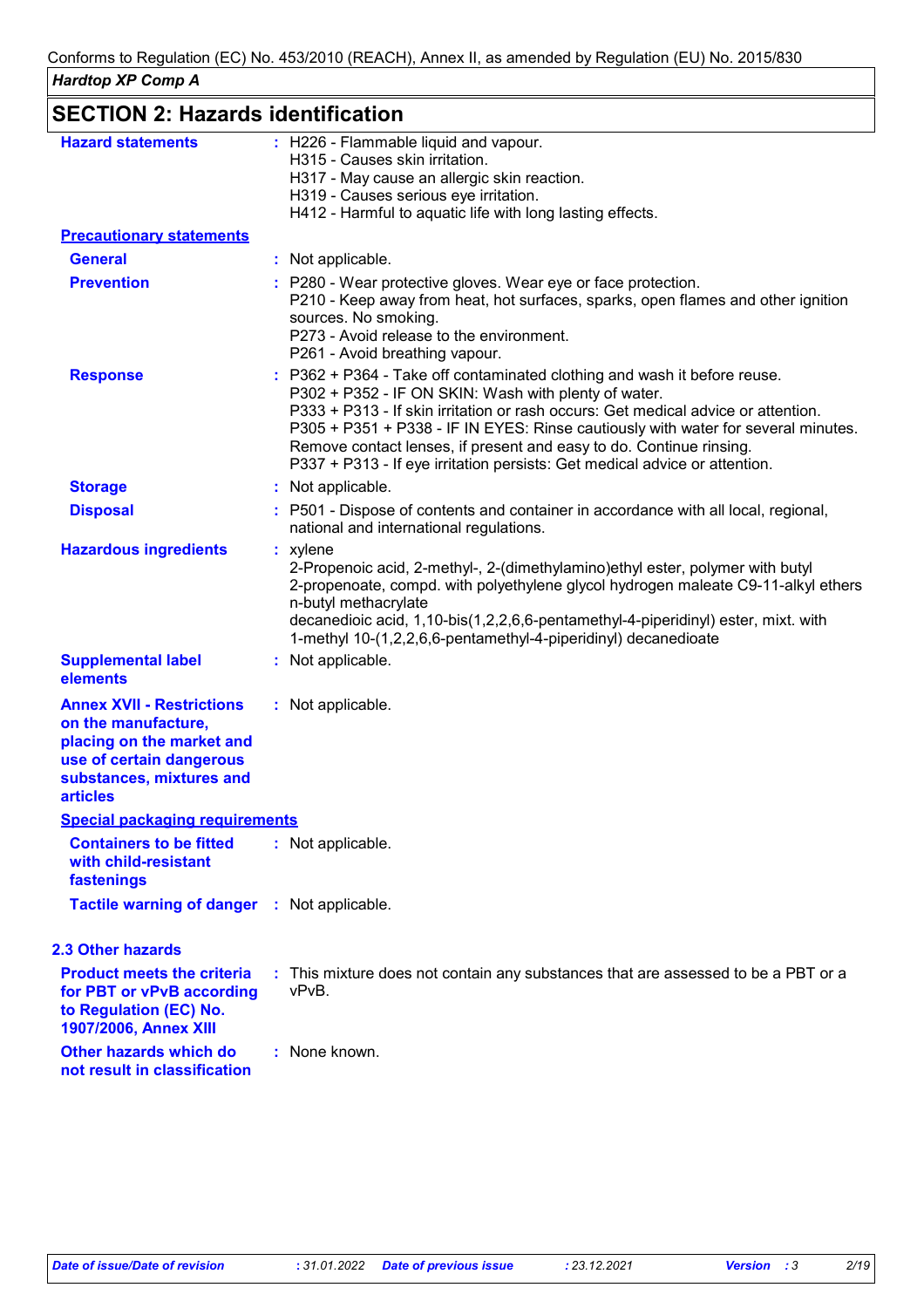| <b>Product/ingredient name</b>                                                                                                                                                   | <b>Identifiers</b>                                                                     | <b>Weight %</b> | <b>Regulation (EC) No.</b><br>1272/2008 [CLP]                                                                                                                                         | <b>Type</b> |
|----------------------------------------------------------------------------------------------------------------------------------------------------------------------------------|----------------------------------------------------------------------------------------|-----------------|---------------------------------------------------------------------------------------------------------------------------------------------------------------------------------------|-------------|
| xylene                                                                                                                                                                           | REACH #:<br>01-2119488216-32<br>EC: 215-535-7<br>CAS: 1330-20-7<br>Index: 601-022-00-9 | $≥10 - ≤16$     | Flam. Liq. 3, H226<br>Acute Tox. 4, H312<br>Acute Tox. 4, H332<br>Skin Irrit. 2, H315<br>Eye Irrit. 2, H319<br><b>STOT SE 3, H335</b><br>Asp. Tox. 1, H304<br>Aquatic Chronic 3, H412 | [1] [2]     |
| n-butyl acetate                                                                                                                                                                  | REACH #:<br>01-2119485493-29<br>EC: 204-658-1<br>CAS: 123-86-4                         | $≤10$           | Flam. Liq. 3, H226<br>STOT SE 3, H336<br><b>EUH066</b>                                                                                                                                | [1] [2]     |
| ethylbenzene                                                                                                                                                                     | REACH #:<br>01-2119489370-35<br>EC: 202-849-4<br>CAS: 100-41-4<br>Index: 601-023-00-4  | $\leq 5$        | Flam. Liq. 2, H225<br>Acute Tox. 4, H332<br>STOT RE 2, H373 (hearing<br>organs)<br>Asp. Tox. 1, H304<br>Aquatic Chronic 3, H412                                                       | [1] [2]     |
| hydrocarbons, C9, aromatics                                                                                                                                                      | REACH #:<br>01-2119455851-35<br>EC: 918-668-5<br>CAS: 128601-23-0                      | $\leq$ 3        | Flam. Liq. 3, H226<br><b>STOT SE 3, H335</b><br><b>STOT SE 3, H336</b><br>Asp. Tox. 1, H304<br>Aquatic Chronic 2, H411                                                                | $[1]$       |
| 2-Propenoic acid, 2-methyl-, 2-<br>(dimethylamino) ethyl ester,<br>polymer with butyl 2-propenoate,<br>compd. with polyethylene glycol<br>hydrogen maleate C9-11-alkyl<br>ethers | CAS: 1259547-09-5                                                                      | $\leq$ 3        | Skin Sens. 1, H317                                                                                                                                                                    | $[1]$       |
| n-butyl methacrylate                                                                                                                                                             | REACH #:<br>01-2119486394-28<br>EC: 202-615-1<br>CAS: 97-88-1<br>Index: 607-033-00-5   | $<$ 1           | Flam. Liq. 3, H226<br>Skin Irrit. 2, H315<br>Eye Irrit. 2, H319<br><b>Skin Sens. 1, H317</b><br><b>STOT SE 3, H335</b>                                                                | $[1]$       |
| decanedioic acid, 1,10-bis<br>$(1,2,2,6,6$ -pentamethyl-<br>4-piperidinyl) ester, mixt. with<br>1-methyl 10-<br>$(1,2,2,6,6$ -pentamethyl-<br>4-piperidinyl) decanedioate        | CAS: 1065336-91-5                                                                      | $≤0.3$          | Skin Sens. 1A, H317<br>Repr. 2, H361<br>Aquatic Acute 1, H400 (M=1)<br>Aquatic Chronic 1, H410<br>$(M=1)$                                                                             | $[1]$       |
|                                                                                                                                                                                  |                                                                                        |                 | See Section 16 for the full<br>text of the H statements<br>declared above.                                                                                                            |             |

### **SECTION 3: Composition/information on ingredients**

There are no additional ingredients present which, within the current knowledge of the supplier and in the concentrations applicable, are classified as hazardous to health or the environment, are PBTs, vPvBs or Substances of equivalent concern, or have been assigned a workplace exposure limit and hence require reporting in this section.

**Type** 

[1] Substance classified with a health or environmental hazard

[2] Substance with a workplace exposure limit

[3] Substance meets the criteria for PBT according to Regulation (EC) No. 1907/2006, Annex XIII

[4] Substance meets the criteria for vPvB according to Regulation (EC) No. 1907/2006, Annex XIII

[5] Substance of equivalent concern

[6] Additional disclosure due to company policy

Occupational exposure limits, if available, are listed in Section 8.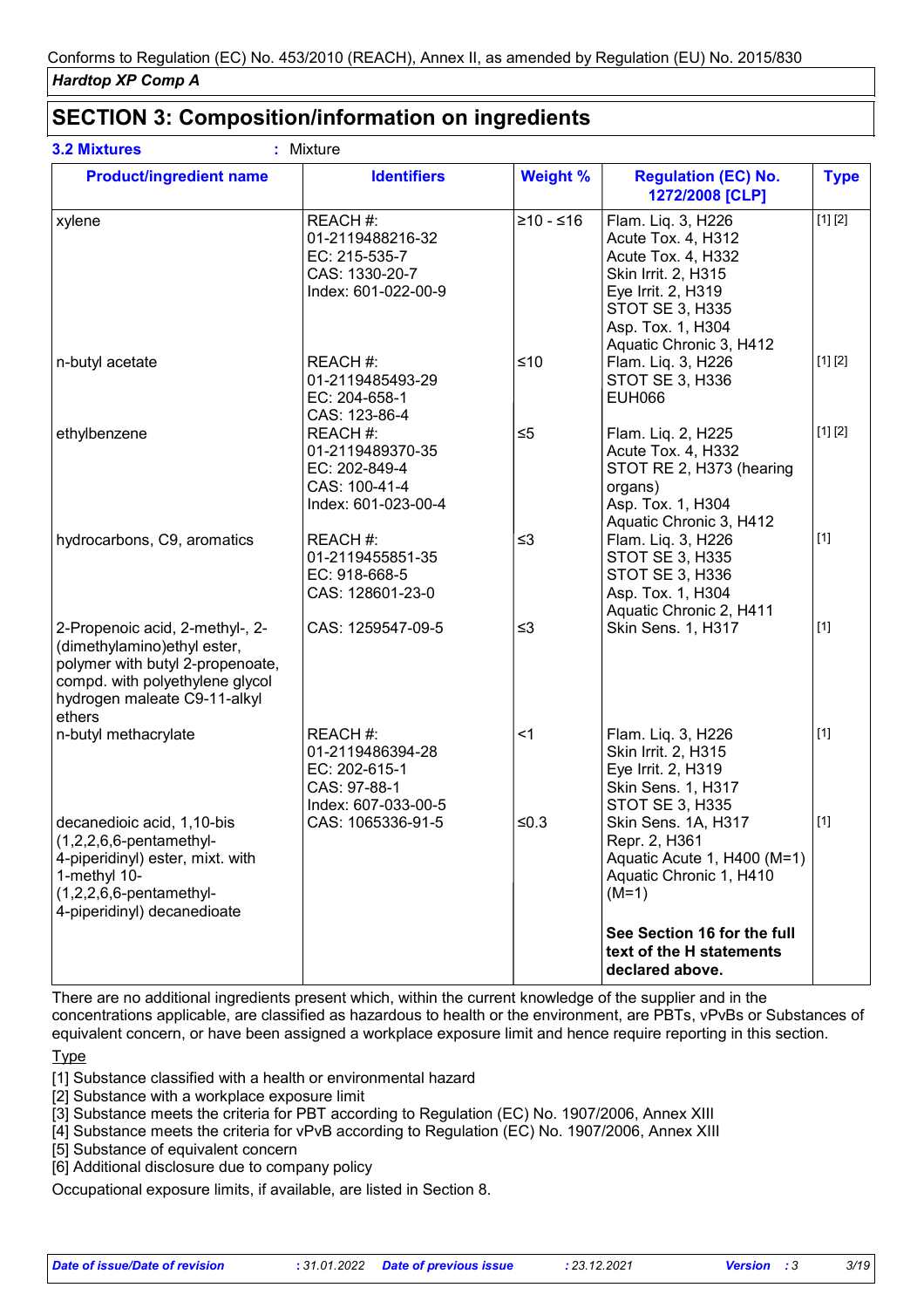### **SECTION 4: First aid measures**

| <b>4.1 Description of first aid measures</b> |                                                                                                                                                                                                                                                                          |
|----------------------------------------------|--------------------------------------------------------------------------------------------------------------------------------------------------------------------------------------------------------------------------------------------------------------------------|
| <b>General</b>                               | : In all cases of doubt, or when symptoms persist, seek medical attention. Never give<br>anything by mouth to an unconscious person. If unconscious, place in recovery<br>position and seek medical advice.                                                              |
| <b>Eye contact</b>                           | : Remove contact lenses, irrigate copiously with clean, fresh water, holding the<br>eyelids apart for at least 10 minutes and seek immediate medical advice.                                                                                                             |
| <b>Inhalation</b>                            | : Remove to fresh air. Keep person warm and at rest. If not breathing, if breathing is<br>irregular or if respiratory arrest occurs, provide artificial respiration or oxygen by<br>trained personnel.                                                                   |
| <b>Skin contact</b>                          | : Remove contaminated clothing and shoes. Wash skin thoroughly with soap and<br>water or use recognised skin cleanser. Do NOT use solvents or thinners.                                                                                                                  |
| <b>Ingestion</b>                             | : If swallowed, seek medical advice immediately and show the container or label.<br>Keep person warm and at rest. Do NOT induce vomiting.                                                                                                                                |
| <b>Protection of first-aiders</b>            | : No action shall be taken involving any personal risk or without suitable training. It<br>may be dangerous to the person providing aid to give mouth-to-mouth resuscitation.<br>Wash contaminated clothing thoroughly with water before removing it, or wear<br>gloves. |

#### **4.2 Most important symptoms and effects, both acute and delayed**

There are no data available on the mixture itself. The mixture has been assessed following the conventional method of the CLP Regulation (EC) No 1272/2008 and is classified for toxicological properties accordingly. See Sections 2 and 3 for details.

Exposure to component solvent vapour concentrations in excess of the stated occupational exposure limit may result in adverse health effects such as mucous membrane and respiratory system irritation and adverse effects on the kidneys, liver and central nervous system. Solvents may cause some of the above effects by absorption through the skin. Repeated or prolonged contact with the mixture may cause removal of natural fat from the skin, resulting in nonallergic contact dermatitis and absorption through the skin. Ingestion may cause nausea, diarrhea and vomiting.

#### **Over-exposure signs/symptoms**

| <b>Eye contact</b>         | : Adverse symptoms may include the following:<br>pain or irritation<br>watering<br>redness                                                                               |
|----------------------------|--------------------------------------------------------------------------------------------------------------------------------------------------------------------------|
| <b>Inhalation</b>          | : No specific data.                                                                                                                                                      |
| <b>Skin contact</b>        | : Adverse symptoms may include the following:<br>irritation<br>redness                                                                                                   |
| <b>Ingestion</b>           | : No specific data.                                                                                                                                                      |
|                            | 4.3 Indication of any immediate medical attention and special treatment needed                                                                                           |
| <b>Notes to physician</b>  | : In case of inhalation of decomposition products in a fire, symptoms may be delayed.<br>The exposed person may need to be kept under medical surveillance for 48 hours. |
| <b>Specific treatments</b> | : No specific treatment.                                                                                                                                                 |

See toxicological information (Section 11)

#### **SECTION 5: Firefighting measures**

| 5.1 Extinguishing media                |                                                                      |
|----------------------------------------|----------------------------------------------------------------------|
| <b>Suitable extinguishing</b><br>media | : Recommended: alcohol-resistant foam, $CO2$ , powders, water spray. |
| Unsuitable extinguishing<br>media      | : Do not use water jet.                                              |

#### **5.2 Special hazards arising from the substance or mixture**

| Date of issue/Date of revision | : 31.01.2022 Date of previous issue | : 23.12.2021<br><b>Version</b> : 3 | 4/19 |
|--------------------------------|-------------------------------------|------------------------------------|------|
|                                |                                     |                                    |      |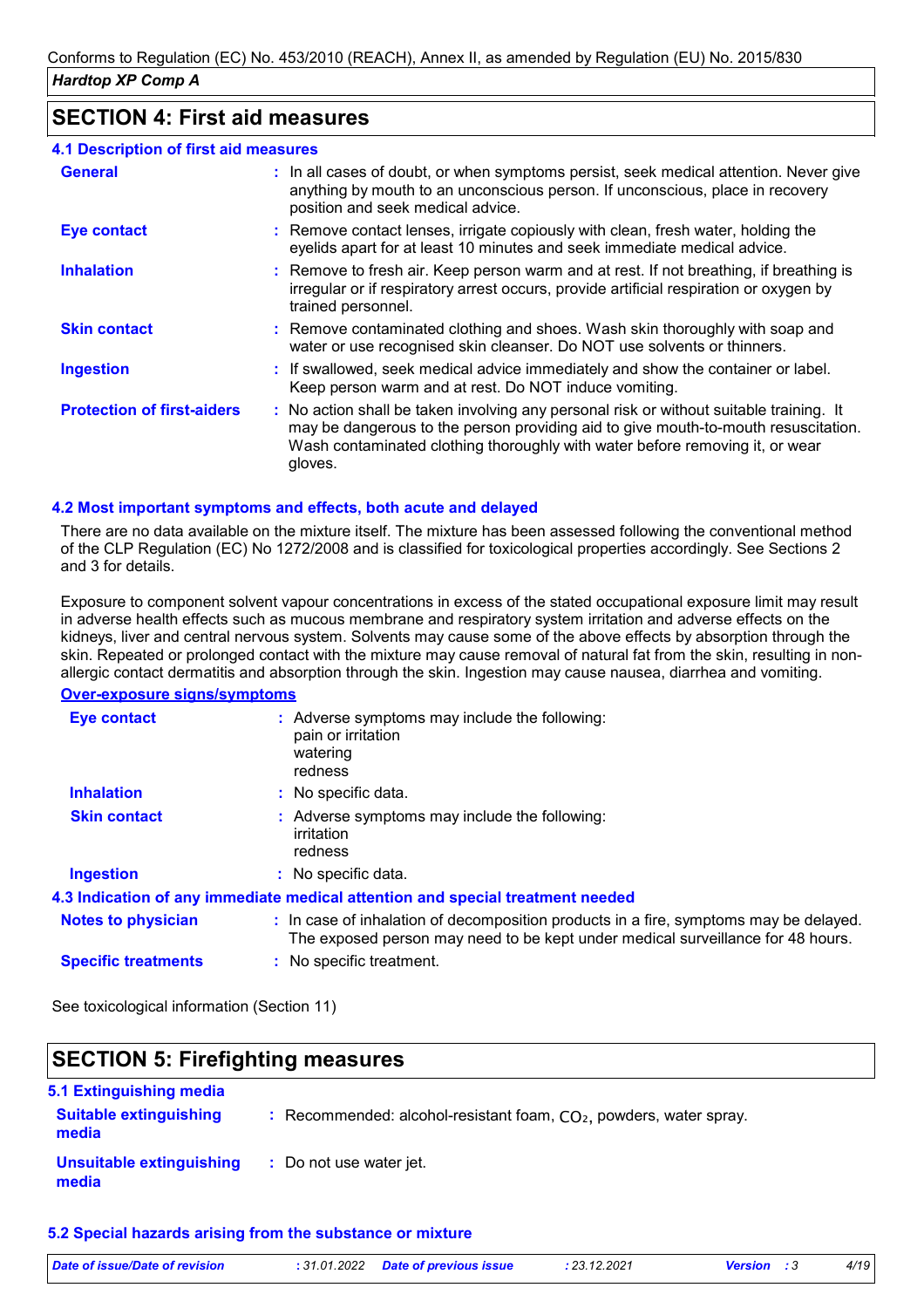### **SECTION 5: Firefighting measures**

| <b>Hazards from the</b>                                  | : Fire will produce dense black smoke. Exposure to decomposition products may           |
|----------------------------------------------------------|-----------------------------------------------------------------------------------------|
| substance or mixture                                     | cause a health hazard.                                                                  |
| <b>Hazardous combustion</b>                              | : Decomposition products may include the following materials: carbon monoxide,          |
| products                                                 | carbon dioxide, smoke, oxides of nitrogen.                                              |
| <b>5.3 Advice for firefighters</b>                       |                                                                                         |
| <b>Special protective actions</b>                        | : Cool closed containers exposed to fire with water. Do not release runoff from fire to |
| for fire-fighters                                        | drains or watercourses.                                                                 |
| <b>Special protective</b><br>equipment for fire-fighters | : Appropriate breathing apparatus may be required.                                      |

### **SECTION 6: Accidental release measures**

| 6.1 Personal precautions, protective equipment and emergency procedures                                                                                            |  |                                                                                                                                                                                                                                                                                    |  |  |  |
|--------------------------------------------------------------------------------------------------------------------------------------------------------------------|--|------------------------------------------------------------------------------------------------------------------------------------------------------------------------------------------------------------------------------------------------------------------------------------|--|--|--|
| For non-emergency<br>personnel                                                                                                                                     |  | : Exclude sources of ignition and ventilate the area. Avoid breathing vapour or mist.<br>Refer to protective measures listed in sections 7 and 8.                                                                                                                                  |  |  |  |
| <b>For emergency responders</b> : If specialised clothing is required to deal with the spillage, take note of any<br>information in "For non-emergency personnel". |  | information in Section 8 on suitable and unsuitable materials. See also the                                                                                                                                                                                                        |  |  |  |
| <b>6.2 Environmental</b><br><b>precautions</b>                                                                                                                     |  | : Do not allow to enter drains or watercourses. If the product contaminates lakes,<br>rivers, or sewers, inform the appropriate authorities in accordance with local<br>regulations.                                                                                               |  |  |  |
| 6.3 Methods and material<br>for containment and<br>cleaning up                                                                                                     |  | : Contain and collect spillage with non-combustible, absorbent material e.g. sand,<br>earth, vermiculite or diatomaceous earth and place in container for disposal<br>according to local regulations (see Section 13). Preferably clean with a detergent.<br>Avoid using solvents. |  |  |  |
| 6.4 Reference to other<br><b>sections</b>                                                                                                                          |  | : See Section 1 for emergency contact information.<br>See Section 8 for information on appropriate personal protective equipment.<br>See Section 13 for additional waste treatment information.                                                                                    |  |  |  |

### **SECTION 7: Handling and storage**

The information in this section contains generic advice and guidance. The list of Identified Uses in Section 1 should be consulted for any available use-specific information provided in the Exposure Scenario(s).

#### **7.1 Precautions for safe handling**

Prevent the creation of flammable or explosive concentrations of vapours in air and avoid vapour concentrations higher than the occupational exposure limits.

In addition, the product should only be used in areas from which all naked lights and other sources of ignition have been excluded. Electrical equipment should be protected to the appropriate standard.

Mixture may charge electrostatically: always use earthing leads when transferring from one container to another.

Operators should wear antistatic footwear and clothing and floors should be of the conducting type.

Keep away from heat, sparks and flame. No sparking tools should be used.

Avoid contact with skin and eyes. Avoid the inhalation of dust, particulates, spray or mist arising from the application of this mixture. Avoid inhalation of dust from sanding.

Eating, drinking and smoking should be prohibited in areas where this material is handled, stored and processed.

Put on appropriate personal protective equipment (see Section 8).

Never use pressure to empty. Container is not a pressure vessel.

Always keep in containers made from the same material as the original one.

Comply with the health and safety at work laws.

Do not allow to enter drains or watercourses.

#### **Information on fire and explosion protection**

Vapours are heavier than air and may spread along floors. Vapours may form explosive mixtures with air.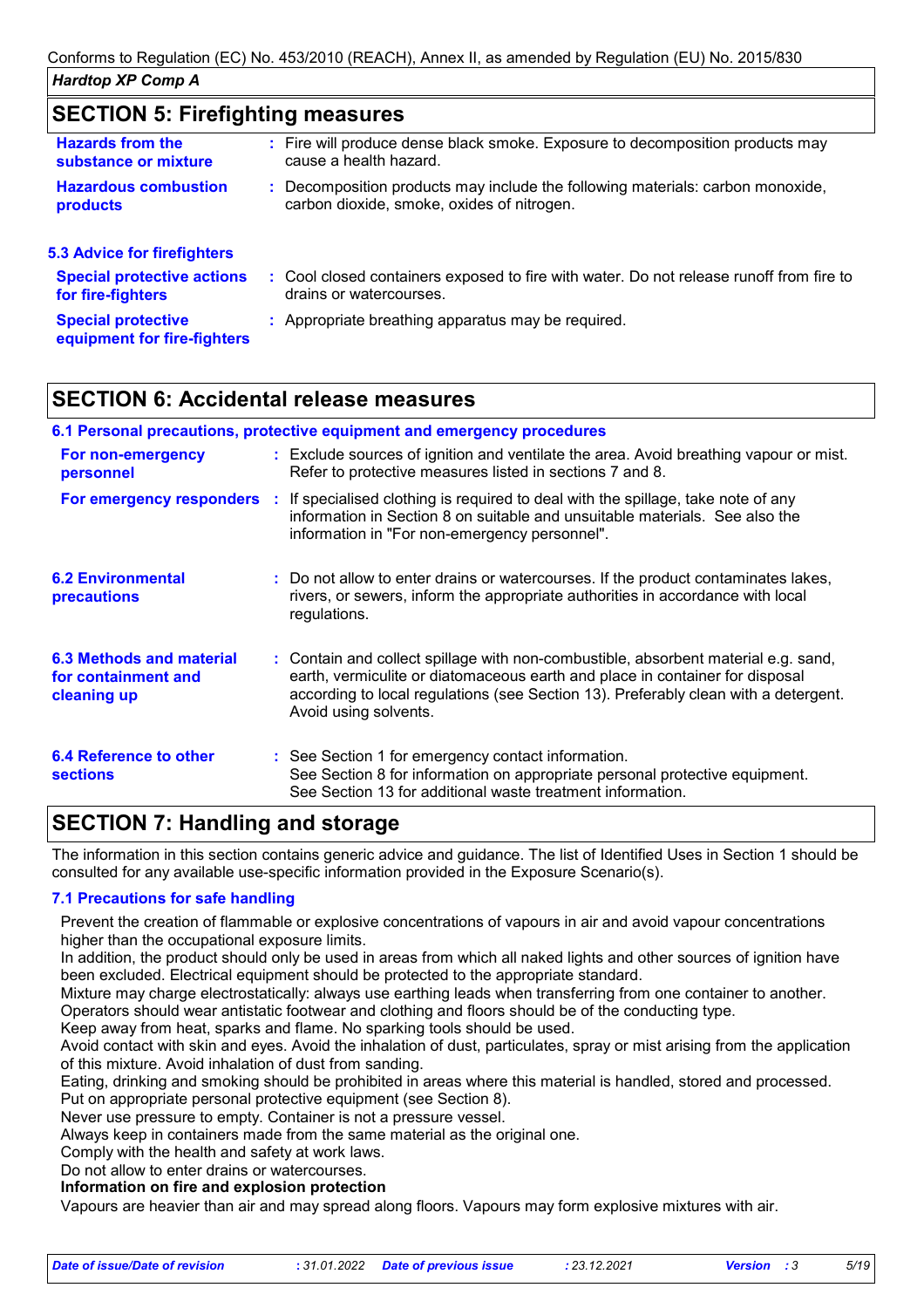### **SECTION 7: Handling and storage**

When operators, whether spraying or not, have to work inside the spray booth, ventilation is unlikely to be sufficient to control particulates and solvent vapour in all cases. In such circumstances they should wear a compressed air-fed respirator during the spraying process and until such time as the particulates and solvent vapour concentration has fallen below the exposure limits.

#### **7.2 Conditions for safe storage, including any incompatibilities**

Store in accordance with local regulations.

#### **Notes on joint storage**

Keep away from: oxidising agents, strong alkalis, strong acids.

#### **Additional information on storage conditions**

Observe label precautions. Store in a dry, cool and well-ventilated area. Keep away from heat and direct sunlight. Keep away from sources of ignition. No smoking. Prevent unauthorised access. Containers that have been opened must be carefully resealed and kept upright to prevent leakage.

#### **7.3 Specific end use(s)**

**Recommendations :** : Not available.

**Industrial sector specific : solutions**

### **SECTION 8: Exposure controls/personal protection**

: Not available.

The list of Identified Uses in Section 1 should be consulted for any available use-specific information provided in the Exposure Scenario(s).

#### **8.1 Control parameters**

**Occupational exposure limits**

| <b>Product/ingredient name</b> | <b>Exposure limit values</b>                             |  |  |
|--------------------------------|----------------------------------------------------------|--|--|
| xylene                         | EH40/2005 WELs (United Kingdom (UK), 1/2020). Absorbed   |  |  |
|                                | through skin.<br>STEL: 441 mg/m <sup>3</sup> 15 minutes. |  |  |
|                                | STEL: 100 ppm 15 minutes.                                |  |  |
|                                | TWA: 220 mg/m <sup>3</sup> 8 hours.                      |  |  |
|                                | TWA: 50 ppm 8 hours.                                     |  |  |
| n-butyl acetate                | EH40/2005 WELs (United Kingdom (UK), 1/2020).            |  |  |
|                                | STEL: 966 mg/m <sup>3</sup> 15 minutes.                  |  |  |
|                                | STEL: 200 ppm 15 minutes.                                |  |  |
|                                | TWA: 724 mg/m <sup>3</sup> 8 hours.                      |  |  |
|                                | TWA: 150 ppm 8 hours.                                    |  |  |
| ethylbenzene                   | EH40/2005 WELs (United Kingdom (UK), 1/2020). Absorbed   |  |  |
|                                | through skin.                                            |  |  |
|                                | STEL: 552 mg/m <sup>3</sup> 15 minutes.                  |  |  |
|                                | STEL: 125 ppm 15 minutes.                                |  |  |
|                                | TWA: 100 ppm 8 hours.                                    |  |  |
|                                | TWA: $441$ mg/m <sup>3</sup> 8 hours.                    |  |  |

**Recommended monitoring procedures :** If this product contains ingredients with exposure limits, personal, workplace atmosphere or biological monitoring may be required to determine the effectiveness of the ventilation or other control measures and/or the necessity to use respiratory protective equipment. Reference should be made to monitoring standards, such as the following: European Standard EN 689 (Workplace atmospheres - Guidance for the assessment of exposure by inhalation to chemical agents for comparison with limit values and measurement strategy) European Standard EN 14042 (Workplace atmospheres - Guide for the application and use of procedures for the assessment of exposure to chemical and biological agents) European Standard EN 482 (Workplace atmospheres - General requirements for the performance of procedures for the measurement of chemical agents) Reference to national guidance documents for methods for the determination of hazardous substances will also be required.

#### **DNELs/DMELs**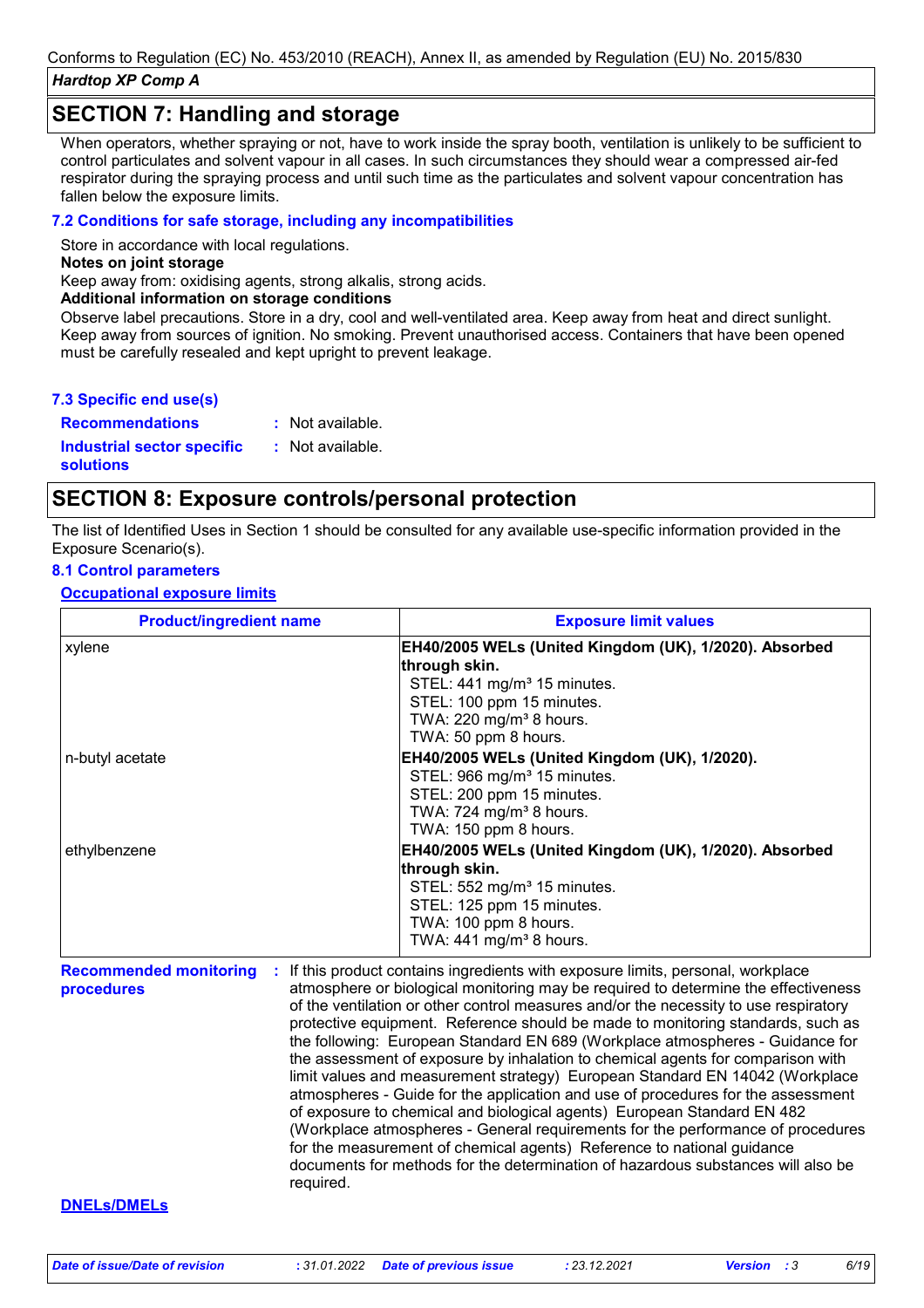| <b>Product/ingredient name</b> | <b>Exposure</b>         | <b>Value</b>            | <b>Population</b>      | <b>Effects</b> |
|--------------------------------|-------------------------|-------------------------|------------------------|----------------|
| xylene                         | Long term Oral          | $1.6$ mg/kg             | General                | Systemic       |
|                                |                         | bw/day                  | population             |                |
|                                | Long term               | 14.8 mg/m <sup>3</sup>  | General                | Systemic       |
|                                | Inhalation              |                         | population             |                |
|                                | Long term               | $77 \text{ mg/m}^3$     | Workers                | Systemic       |
|                                | Inhalation              |                         |                        |                |
|                                | Long term Dermal        | 108 mg/kg               | General                | Systemic       |
|                                | Long term Dermal        | bw/day<br>180 mg/kg     | population<br>Workers  | Systemic       |
|                                |                         | bw/day                  |                        |                |
|                                | Short term              | 289 mg/m <sup>3</sup>   | Workers                | Local          |
|                                | Inhalation              |                         |                        |                |
|                                | Short term              | $289$ mg/m <sup>3</sup> | Workers                | Systemic       |
|                                | Inhalation              |                         |                        |                |
| n-butyl acetate                | Short term              | 960 mg/ $m3$            | Workers                | Systemic       |
|                                | Inhalation              |                         |                        |                |
|                                | Short term              | 960 mg/m <sup>3</sup>   | Workers                | Local          |
|                                | Inhalation              |                         |                        |                |
|                                | Long term               | 480 mg/m <sup>3</sup>   | Workers                | Systemic       |
|                                | Inhalation              |                         |                        |                |
|                                | Long term               | 480 mg/m <sup>3</sup>   | Workers                | Local          |
|                                | Inhalation              |                         |                        |                |
|                                | Short term              | 859.7 mg/               | General                | Systemic       |
|                                | Inhalation              | m <sup>3</sup>          | population             |                |
|                                |                         |                         | [Consumers]            |                |
|                                | Short term              | 859.7 mg/               | General                | Local          |
|                                | Inhalation              | m <sup>3</sup>          | population             |                |
|                                | Long term               | 102.34 mg/              | [Consumers]<br>General | Systemic       |
|                                | Inhalation              | m <sup>3</sup>          | population             |                |
|                                |                         |                         | [Consumers]            |                |
|                                | Long term               | 102.34 mg/              | General                | Local          |
|                                | Inhalation              | m <sup>3</sup>          | population             |                |
|                                |                         |                         | [Consumers]            |                |
|                                | Long term Oral          | $3.4$ mg/kg             | General                | Systemic       |
|                                |                         | bw/day                  | population             |                |
|                                | Long term Dermal        | 3.4 mg/kg               | General                | Systemic       |
|                                |                         | bw/day                  | population             |                |
|                                | Long term Dermal        | 7 mg/kg                 | Workers                | Systemic       |
|                                |                         | bw/day                  |                        |                |
|                                | Long term               | 12 mg/m <sup>3</sup>    | General                | Systemic       |
|                                | Inhalation              |                         | population             |                |
|                                | Long term               | 48 mg/ $m3$             | Workers                | Systemic       |
|                                | Inhalation              |                         |                        |                |
|                                | Long term               | 102.34 mg/              | General                | Local          |
|                                | Inhalation              | m <sup>3</sup>          | population<br>Workers  |                |
|                                | Long term<br>Inhalation | 480 mg/ $m3$            |                        | Local          |
|                                | Short term              | 859.7 mg/               | General                | Local          |
|                                | Inhalation              | m <sup>3</sup>          | population             |                |
|                                | Short term              | 859.7 mg/               | General                | Systemic       |
|                                | Inhalation              | m <sup>3</sup>          | population             |                |
|                                | Short term              | 960 mg/ $m3$            | Workers                | Local          |
|                                | Inhalation              |                         |                        |                |
|                                | Short term              | 960 mg/ $m3$            | Workers                | Systemic       |
|                                | Inhalation              |                         |                        |                |
|                                | Long term Oral          | $1.6$ mg/kg             | General                | Systemic       |
|                                |                         |                         |                        |                |
| ethylbenzene                   |                         |                         |                        |                |
|                                |                         | bw/day                  | population<br>General  |                |
|                                | Long term<br>Inhalation | 15 mg/m <sup>3</sup>    | population             | Systemic       |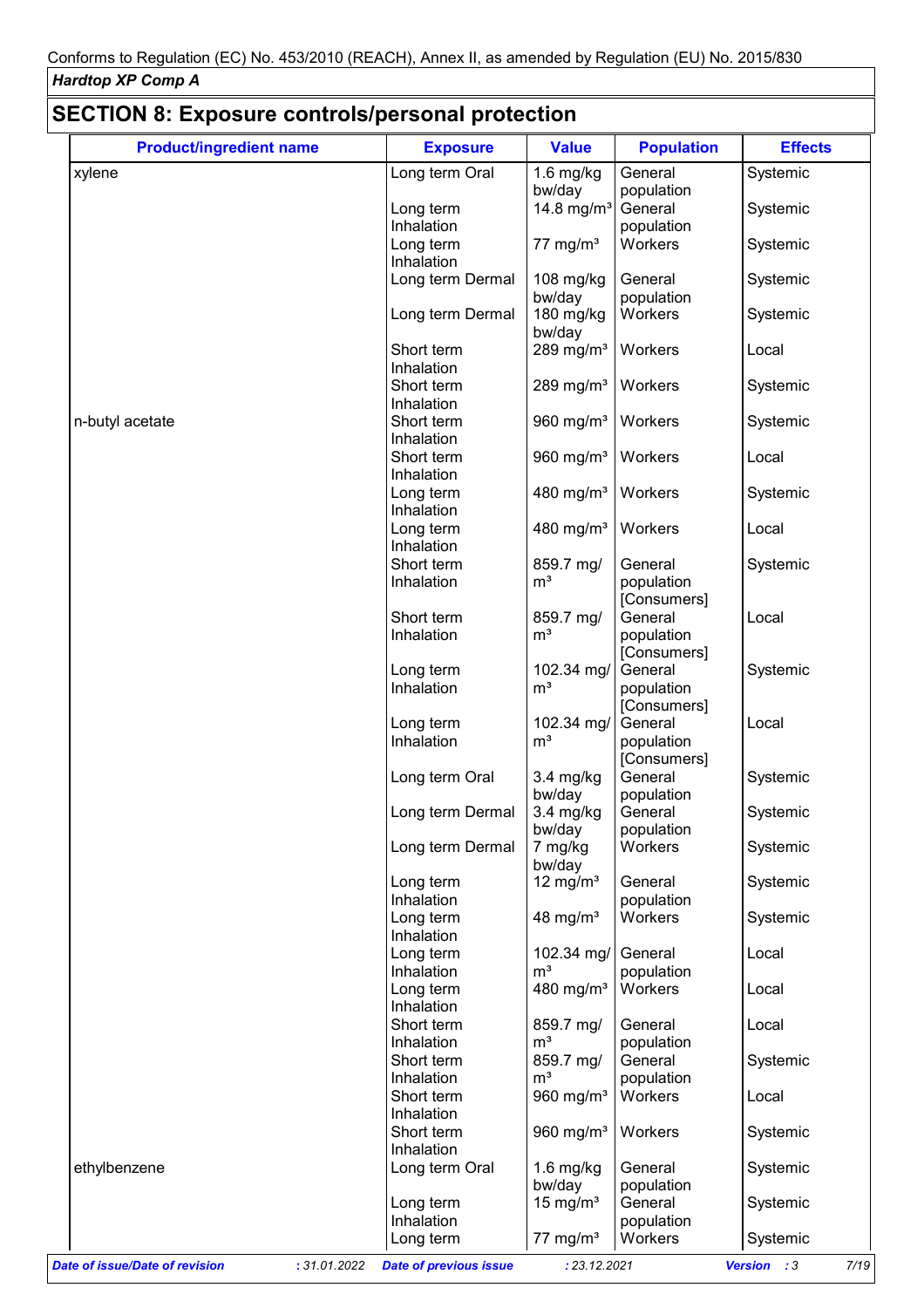| <b>SECTION 8: Exposure controls/personal protection</b> |                         |                       |                        |          |  |  |  |
|---------------------------------------------------------|-------------------------|-----------------------|------------------------|----------|--|--|--|
|                                                         | Inhalation              |                       |                        |          |  |  |  |
|                                                         | Long term Dermal        | 180 mg/kg<br>bw/day   | Workers                | Systemic |  |  |  |
|                                                         | Short term              | 293 mg/ $m3$          | Workers                | Local    |  |  |  |
|                                                         | Inhalation              |                       |                        |          |  |  |  |
|                                                         | Long term               | 442 mg/m <sup>3</sup> | Workers                | Local    |  |  |  |
|                                                         | Inhalation              |                       |                        |          |  |  |  |
|                                                         | Short term              | 884 mg/m <sup>3</sup> | Workers                | Systemic |  |  |  |
|                                                         | Inhalation              |                       |                        |          |  |  |  |
| hydrocarbons, C9, aromatics                             | Long term Dermal        | 25 mg/kg<br>bw/day    | Workers                | Systemic |  |  |  |
|                                                         | Long term<br>Inhalation | 150 mg/ $m3$          | Workers                | Systemic |  |  |  |
|                                                         | Long term Dermal        | 11 mg/kg              | General                | Systemic |  |  |  |
|                                                         |                         | bw/day                | population             |          |  |  |  |
|                                                         |                         |                       | [Consumers]            |          |  |  |  |
|                                                         | Long term               | 32 mg/ $m3$           | General                | Systemic |  |  |  |
|                                                         | Inhalation              |                       | population             |          |  |  |  |
|                                                         |                         |                       | [Consumers]            |          |  |  |  |
|                                                         | Long term Oral          | 11 $mg/kg$            | General                | Systemic |  |  |  |
|                                                         |                         | bw/day                | population             |          |  |  |  |
|                                                         |                         |                       | [Consumers]<br>General |          |  |  |  |
| n-butyl methacrylate                                    | Long term Dermal        | 3 mg/kg<br>bw/day     | population             | Systemic |  |  |  |
|                                                         | Long term Dermal        | 5 mg/kg               | Workers                | Systemic |  |  |  |
|                                                         |                         | bw/day                |                        |          |  |  |  |
|                                                         | Long term               | 66.5 mg/ $m^3$        | General                | Systemic |  |  |  |
|                                                         | Inhalation              |                       | population             |          |  |  |  |
|                                                         | Long term               | 366.4 mg/             | General                | Local    |  |  |  |
|                                                         | Inhalation              | m <sup>3</sup>        | population             |          |  |  |  |
|                                                         | Long term<br>Inhalation | 409 mg/m $3$          | Workers                | Local    |  |  |  |
|                                                         | Long term               | 415.9 mg/             | Workers                | Systemic |  |  |  |
|                                                         | Inhalation              | m <sup>3</sup>        |                        |          |  |  |  |
|                                                         | Short term Dermal       | 1%                    | General                | Local    |  |  |  |
|                                                         |                         |                       | population             |          |  |  |  |
|                                                         | Long term Dermal        | 1%                    | General                | Local    |  |  |  |
|                                                         |                         |                       | population             |          |  |  |  |
|                                                         | Short term Dermal       | 1%                    | Workers                | Local    |  |  |  |
|                                                         | Long term Dermal        | 1%                    | Workers                | Local    |  |  |  |

## **PNECs**

| <b>Product/ingredient name</b> | <b>Compartment Detail</b>                     | <b>Value</b>     | <b>Method Detail</b>         |
|--------------------------------|-----------------------------------------------|------------------|------------------------------|
| xylene                         | Fresh water                                   | $0.327$ mg/l     |                              |
|                                | Marine                                        | $0.327$ mg/l     |                              |
|                                | Sewage Treatment                              | $6.58$ mg/l      |                              |
|                                | Plant                                         |                  |                              |
|                                | Fresh water sediment                          | 12.46 mg/kg dwt  |                              |
|                                | Marine water sediment                         | 12.46 mg/kg dwt  |                              |
|                                | Soil                                          | 2.31 mg/kg dwt   |                              |
| n-butyl acetate                | Fresh water                                   | 0.18 mg/l        |                              |
|                                | Marine                                        | $0.018$ mg/l     |                              |
|                                | Sewage Treatment                              | 35.6 mg/l        |                              |
|                                | Plant                                         |                  |                              |
|                                | Fresh water sediment                          | 0.981 mg/kg dwt  |                              |
|                                | Marine water sediment                         | 0.0981 mg/kg dwt |                              |
|                                | Soil                                          | 0.0903 mg/kg dwt |                              |
| ethylbenzene                   | Fresh water                                   | $0.1$ mg/l       |                              |
|                                | Marine                                        | $0.01$ mg/l      |                              |
|                                | Sewage Treatment                              | $9.6$ mg/l       |                              |
|                                | Plant                                         |                  |                              |
|                                | Fresh water sediment                          | 13.7 mg/kg dwt   |                              |
| Date of issue/Date of revision | <b>Date of previous issue</b><br>: 31.01.2022 | : 23.12.2021     | 8/19<br><b>Version</b><br>:3 |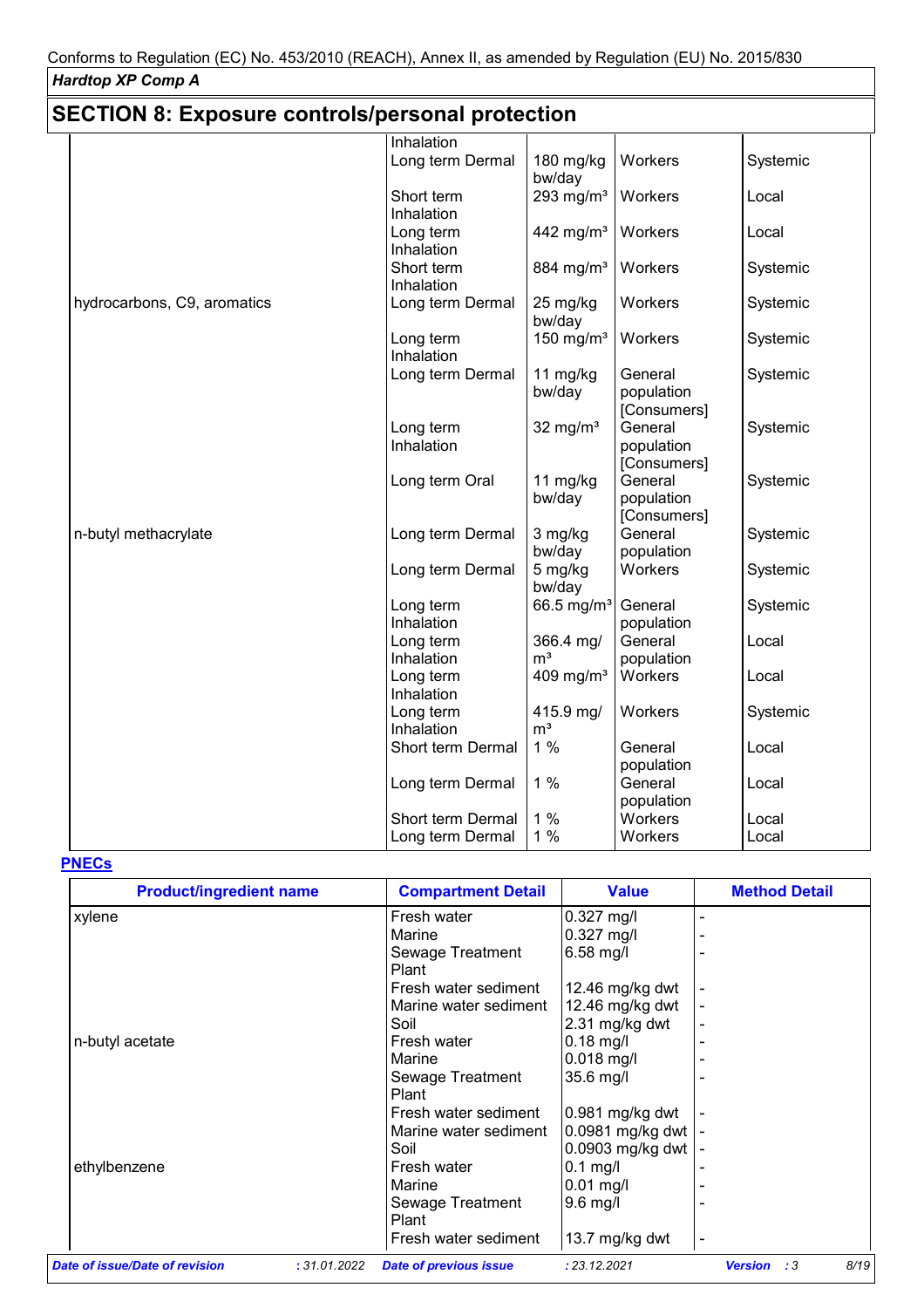|                                                   |                                                  | Soil<br><b>Secondary Poisoning</b>                                                                                                                                                                                                                                                                                                                                                                                                                                                                                                                                                                                                                                                                                                                                                                                                                                                                                                                                                                                                                                                                                                                                                                                                                                                                                                                                                                                                       | 2.68 mg/kg dwt<br>20 mg/kg |  |
|---------------------------------------------------|--------------------------------------------------|------------------------------------------------------------------------------------------------------------------------------------------------------------------------------------------------------------------------------------------------------------------------------------------------------------------------------------------------------------------------------------------------------------------------------------------------------------------------------------------------------------------------------------------------------------------------------------------------------------------------------------------------------------------------------------------------------------------------------------------------------------------------------------------------------------------------------------------------------------------------------------------------------------------------------------------------------------------------------------------------------------------------------------------------------------------------------------------------------------------------------------------------------------------------------------------------------------------------------------------------------------------------------------------------------------------------------------------------------------------------------------------------------------------------------------------|----------------------------|--|
|                                                   |                                                  |                                                                                                                                                                                                                                                                                                                                                                                                                                                                                                                                                                                                                                                                                                                                                                                                                                                                                                                                                                                                                                                                                                                                                                                                                                                                                                                                                                                                                                          |                            |  |
| <b>8.2 Exposure controls</b>                      |                                                  |                                                                                                                                                                                                                                                                                                                                                                                                                                                                                                                                                                                                                                                                                                                                                                                                                                                                                                                                                                                                                                                                                                                                                                                                                                                                                                                                                                                                                                          |                            |  |
| <b>Appropriate engineering</b><br><b>controls</b> |                                                  | : Provide adequate ventilation. Where reasonably practicable, this should be<br>achieved by the use of local exhaust ventilation and good general extraction. If<br>these are not sufficient to maintain concentrations of particulates and solvent<br>vapours below the OEL, suitable respiratory protection must be worn.                                                                                                                                                                                                                                                                                                                                                                                                                                                                                                                                                                                                                                                                                                                                                                                                                                                                                                                                                                                                                                                                                                              |                            |  |
| <b>Individual protection measures</b>             |                                                  |                                                                                                                                                                                                                                                                                                                                                                                                                                                                                                                                                                                                                                                                                                                                                                                                                                                                                                                                                                                                                                                                                                                                                                                                                                                                                                                                                                                                                                          |                            |  |
| <b>Hygiene measures</b>                           |                                                  | : Wash hands, forearms and face thoroughly after handling chemical products, before<br>eating, smoking and using the lavatory and at the end of the working period.<br>Appropriate techniques should be used to remove potentially contaminated clothing.<br>Contaminated work clothing should not be allowed out of the workplace. Wash<br>contaminated clothing before reusing. Ensure that eyewash stations and safety<br>showers are close to the workstation location.                                                                                                                                                                                                                                                                                                                                                                                                                                                                                                                                                                                                                                                                                                                                                                                                                                                                                                                                                              |                            |  |
| <b>Eye/face protection</b>                        |                                                  | Safety eyewear complying to EN 166 should be used when a risk assessment<br>indicates this is necessary to avoid exposure to liquid splashes, mists, gases or<br>dusts. If contact is possible, the following protection should be worn, unless the<br>assessment indicates a higher degree of protection: chemical splash goggles.                                                                                                                                                                                                                                                                                                                                                                                                                                                                                                                                                                                                                                                                                                                                                                                                                                                                                                                                                                                                                                                                                                      |                            |  |
| <b>Skin protection</b>                            |                                                  |                                                                                                                                                                                                                                                                                                                                                                                                                                                                                                                                                                                                                                                                                                                                                                                                                                                                                                                                                                                                                                                                                                                                                                                                                                                                                                                                                                                                                                          |                            |  |
| <b>Gloves</b>                                     | material.<br>correctly.<br>(PVA), nitrile rubber | There is no one glove material or combination of materials that will give unlimited<br>resistance to any individual or combination of chemicals.<br>The breakthrough time must be greater than the end use time of the product.<br>The instructions and information provided by the glove manufacturer on use,<br>storage, maintenance and replacement must be followed.<br>Gloves should be replaced regularly and if there is any sign of damage to the glove<br>Always ensure that gloves are free from defects and that they are stored and used<br>The performance or effectiveness of the glove may be reduced by physical/chemical<br>damage and poor maintenance.<br>Barrier creams may help to protect the exposed areas of the skin but should not be<br>applied once exposure has occurred.<br>Wear suitable gloves tested to EN374.<br>May be used, gloves(breakthrough time) 4 - 8 hours: butyl rubber, neoprene<br>Not recommended, gloves(breakthrough time) < 1 hour: PVC, Viton®, PE<br>Recommended, gloves(breakthrough time) > 8 hours: Teflon, 4H, polyvinyl alcohol<br>For right choice of glove materials, with focus on chemical resistance and time of<br>penetration, seek advice by the supplier of chemical resistant gloves.<br>The user must check that the final choice of type of glove selected for handling this<br>product is the most appropriate and takes into account the particular conditions of |                            |  |
| <b>Body protection</b>                            |                                                  | use, as included in the user's risk assessment.<br>: Personnel should wear antistatic clothing made of natural fibres or of high-<br>temperature-resistant synthetic fibres.                                                                                                                                                                                                                                                                                                                                                                                                                                                                                                                                                                                                                                                                                                                                                                                                                                                                                                                                                                                                                                                                                                                                                                                                                                                             |                            |  |
| <b>Other skin protection</b>                      |                                                  | : Appropriate footwear and any additional skin protection measures should be<br>selected based on the task being performed and the risks involved and should be<br>approved by a specialist before handling this product.                                                                                                                                                                                                                                                                                                                                                                                                                                                                                                                                                                                                                                                                                                                                                                                                                                                                                                                                                                                                                                                                                                                                                                                                                |                            |  |
| <b>Respiratory protection</b>                     |                                                  | : If workers are exposed to concentrations above the exposure limit, they must use a<br>respirator according to EN 140. Use respiratory mask with charcoal and dust filter<br>when spraying this product, according to EN 14387 (as filter combination A2-P2). In<br>confined spaces, use compressed-air or fresh-air respiratory equipment. When use<br>of roller or brush, consider use of charcoalfilter.                                                                                                                                                                                                                                                                                                                                                                                                                                                                                                                                                                                                                                                                                                                                                                                                                                                                                                                                                                                                                             |                            |  |
| <b>Environmental exposure</b><br>controls         |                                                  | Do not allow to enter drains or watercourses.                                                                                                                                                                                                                                                                                                                                                                                                                                                                                                                                                                                                                                                                                                                                                                                                                                                                                                                                                                                                                                                                                                                                                                                                                                                                                                                                                                                            |                            |  |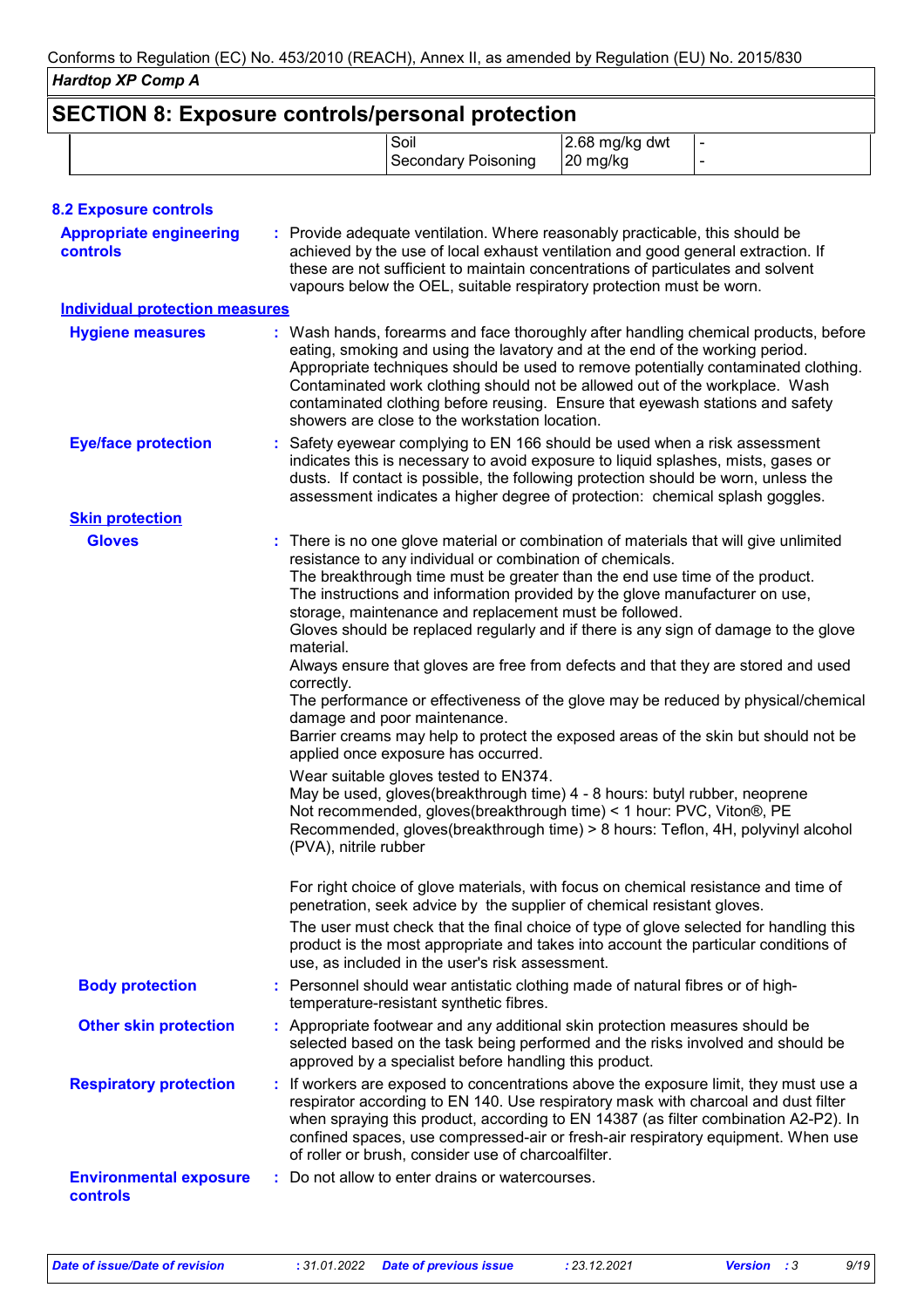# **SECTION 9: Physical and chemical properties**

#### **9.1 Information on basic physical and chemical properties**

| <b>Appearance</b>                                                 |                                                                                                                                                                                              |
|-------------------------------------------------------------------|----------------------------------------------------------------------------------------------------------------------------------------------------------------------------------------------|
| <b>Physical state</b>                                             | $:$ Liquid.                                                                                                                                                                                  |
| <b>Colour</b>                                                     | : Brown., Black, Blue., Brown., Clear., Green., Grey, MCI Base 1, MCI Base 2,<br>MCI Base 3, MCI Base 5, MCI Base 6, Off-white., Orange, Purple., Red, Metallic,<br>Violet., White., Yellow. |
| <b>Odour</b>                                                      | : Characteristic.                                                                                                                                                                            |
| <b>Odour threshold</b>                                            | : Not applicable.                                                                                                                                                                            |
| pH                                                                | : Not applicable.                                                                                                                                                                            |
| <b>Melting point/freezing point</b>                               | : Not applicable.                                                                                                                                                                            |
| <b>Initial boiling point and</b><br>boiling range                 | : Lowest known value: $126^{\circ}$ C (258.8 $^{\circ}$ F) (n-butyl acetate). Weighted average:<br>140.26°C (284.5°F)                                                                        |
| <b>Flash point</b>                                                | : Closed cup: 32°C                                                                                                                                                                           |
| <b>Evaporation rate</b>                                           | : Highest known value: 1 (n-butyl acetate) Weighted average: 0.78 compared with<br>butyl acetate                                                                                             |
| <b>Flammability (solid, gas)</b>                                  | : Not applicable.                                                                                                                                                                            |
| <b>Upper/lower flammability or</b><br>explosive limits            | $: 0.8 - 9.8\%$                                                                                                                                                                              |
| <b>Vapour pressure</b>                                            | : Highest known value: 1.5 kPa (11.3 mm Hg) (at $20^{\circ}$ C) (n-butyl acetate).<br>Weighted average: 1.04 kPa (7.8 mm Hg) (at 20°C)                                                       |
| <b>Vapour density</b>                                             | : Highest known value: 4 $(Air = 1)$ (n-butyl acetate). Weighted average: 3.79<br>$(Air = 1)$                                                                                                |
| <b>Density</b>                                                    | : 1.2 to 1.453 $g/cm3$                                                                                                                                                                       |
| <b>Solubility(ies)</b>                                            | : Insoluble in the following materials: cold water and hot water.                                                                                                                            |
| <b>Partition coefficient: n-octanol/: Not available.</b><br>water |                                                                                                                                                                                              |
| <b>Auto-ignition temperature</b>                                  | : Lowest known value: 280 to 470°C (536 to 878°F) (hydrocarbons, C9,<br>aromatics).                                                                                                          |
| <b>Decomposition temperature</b>                                  | : Not available.                                                                                                                                                                             |
| <b>Viscosity</b>                                                  | : Kinematic (40°C): $>20.5$ mm <sup>2</sup> /s ( $>20.5$ cSt)                                                                                                                                |
| <b>Explosive properties</b>                                       | : Not available.                                                                                                                                                                             |
| <b>Oxidising properties</b>                                       | : Not available.                                                                                                                                                                             |

#### **9.2 Other information**

No additional information.

### **SECTION 10: Stability and reactivity**

| <b>10.1 Reactivity</b>                            | : No specific test data related to reactivity available for this product or its ingredients.                                        |
|---------------------------------------------------|-------------------------------------------------------------------------------------------------------------------------------------|
| <b>10.2 Chemical stability</b>                    | : Stable under recommended storage and handling conditions (see Section 7).                                                         |
| <b>10.3 Possibility of</b><br>hazardous reactions | : Under normal conditions of storage and use, hazardous reactions will not occur.                                                   |
| <b>10.4 Conditions to avoid</b>                   | : When exposed to high temperatures may produce hazardous decomposition<br>products.                                                |
| 10.5 Incompatible materials                       | : Keep away from the following materials to prevent strong exothermic reactions:<br>oxidising agents, strong alkalis, strong acids. |
| <b>10.6 Hazardous</b><br>decomposition products   | : Decomposition products may include the following materials: carbon monoxide,<br>carbon dioxide, smoke, oxides of nitrogen.        |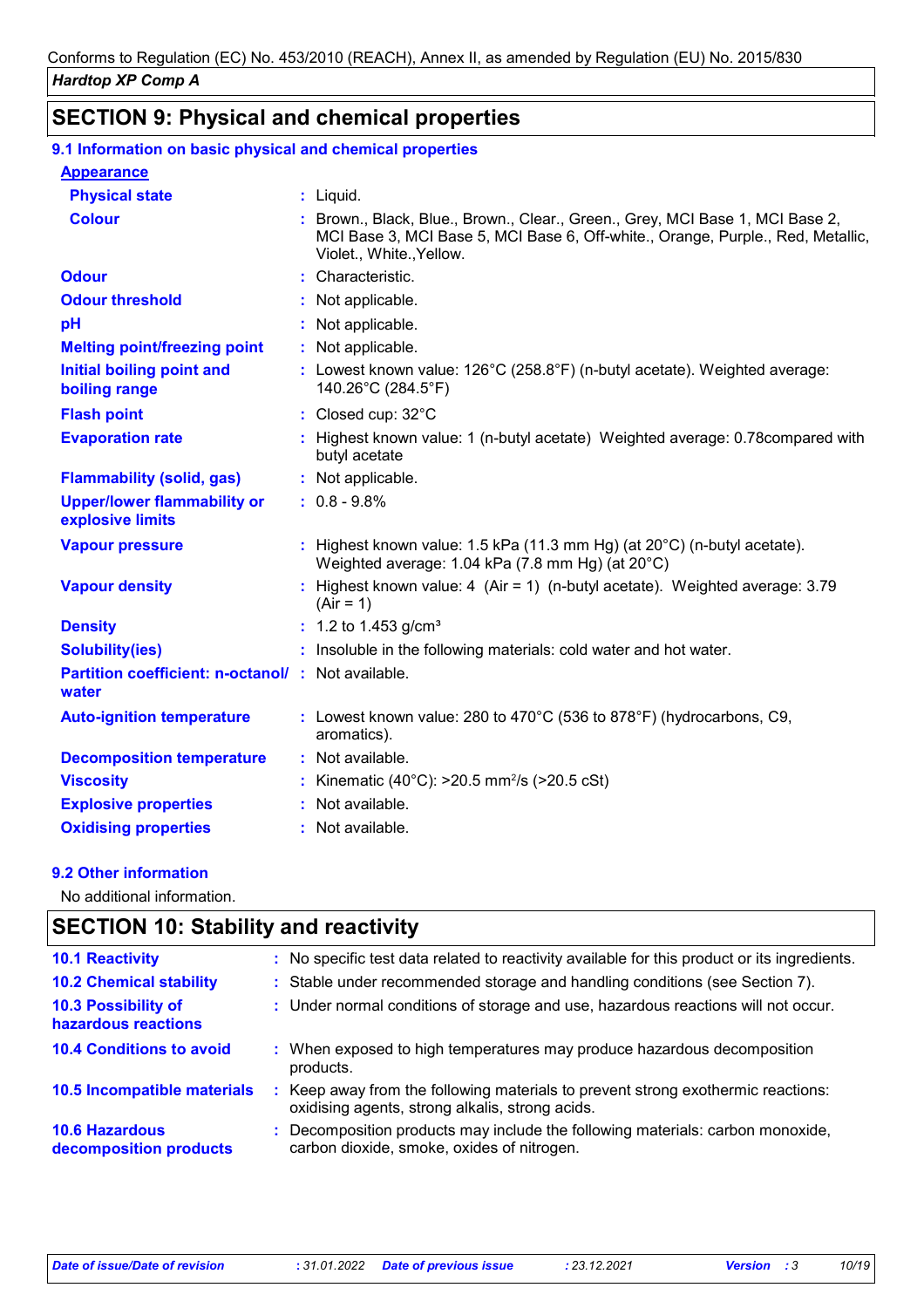### **SECTION 11: Toxicological information**

#### **11.1 Information on toxicological effects**

There are no data available on the mixture itself. The mixture has been assessed following the conventional method of the CLP Regulation (EC) No 1272/2008 and is classified for toxicological properties accordingly. See Sections 2 and 3 for details.

Exposure to component solvent vapour concentrations in excess of the stated occupational exposure limit may result in adverse health effects such as mucous membrane and respiratory system irritation and adverse effects on the kidneys, liver and central nervous system. Solvents may cause some of the above effects by absorption through the skin. Repeated or prolonged contact with the mixture may cause removal of natural fat from the skin, resulting in nonallergic contact dermatitis and absorption through the skin. Ingestion may cause nausea, diarrhea and vomiting.

#### **Acute toxicity**

| <b>Product/ingredient name</b> | <b>Result</b>                 | <b>Species</b> | <b>Dose</b>  | <b>Exposure</b>          |
|--------------------------------|-------------------------------|----------------|--------------|--------------------------|
| xylene                         | <b>LC50 Inhalation Vapour</b> | Rat            | $20$ mg/l    | 4 hours                  |
|                                | LD50 Oral                     | Rat            | 4300 mg/kg   |                          |
|                                | <b>TDLo Dermal</b>            | Rabbit         | 4300 mg/kg   |                          |
| n-butyl acetate                | <b>LC50 Inhalation Vapour</b> | Rat            | $>21.1$ mg/l | 4 hours                  |
|                                | LD50 Dermal                   | Rabbit         | >17600 mg/kg |                          |
|                                | LD50 Oral                     | Rat            | 13100 mg/kg  | $\overline{\phantom{0}}$ |
| ethylbenzene                   | <b>LC50 Inhalation Vapour</b> | Rat - Male     | $17.8$ mg/l  | 4 hours                  |
|                                | LD50 Dermal                   | Rabbit         | >5000 mg/kg  | $\blacksquare$           |
|                                | LD50 Oral                     | Rat            | 3500 mg/kg   | $\overline{\phantom{0}}$ |
| n-butyl methacrylate           | LD50 Oral                     | Rat            | $16$ g/kg    |                          |

#### **Acute toxicity estimates**

| <b>Route</b>         | <b>ATE value</b> |
|----------------------|------------------|
| <b>I</b> Dermal      | 9546.07 mg/kg    |
| Inhalation (vapours) | 126.25 mg/l      |

#### **Irritation/Corrosion**

| <b>Product/ingredient name</b> | <b>Exposure</b>                              | <b>Species</b>                     | <b>Score</b> | <b>Exposure</b>                            | <b>Observation</b> |
|--------------------------------|----------------------------------------------|------------------------------------|--------------|--------------------------------------------|--------------------|
| xylene                         | Eyes - Mild irritant<br>Skin - Mild irritant | Rabbit<br>Rat                      |              | 87 milligrams<br>8 hours 60<br>microliters |                    |
| n-butyl methacrylate           | Skin - Mild irritant                         | Rabbit                             |              | 500<br>microliters                         |                    |
|                                | Eyes - Mild irritant                         | Mammal -<br>species<br>unspecified |              |                                            |                    |

#### **Sensitisation**

| <b>Product/ingredient name</b>                                                                                                                                                    | <b>Route of</b><br>exposure | <b>Species</b>                  | <b>Result</b> |
|-----------------------------------------------------------------------------------------------------------------------------------------------------------------------------------|-----------------------------|---------------------------------|---------------|
| 2-Propenoic acid, 2-methyl-,<br>2-(dimethylamino)ethyl ester,<br>polymer with butyl<br>2-propenoate, compd. with<br>polyethylene glycol<br>hydrogen maleate<br>C9-11-alkyl ethers | l skin                      | Mammal - species<br>unspecified | Sensitising   |
| n-butyl methacrylate                                                                                                                                                              | skin                        | Mammal - species<br>unspecified | Sensitising   |

#### **Mutagenicity**

No known significant effects or critical hazards.

#### **Carcinogenicity**

No known significant effects or critical hazards.

#### **Reproductive toxicity**

**Developmental effects :**

: No known significant effects or critical hazards.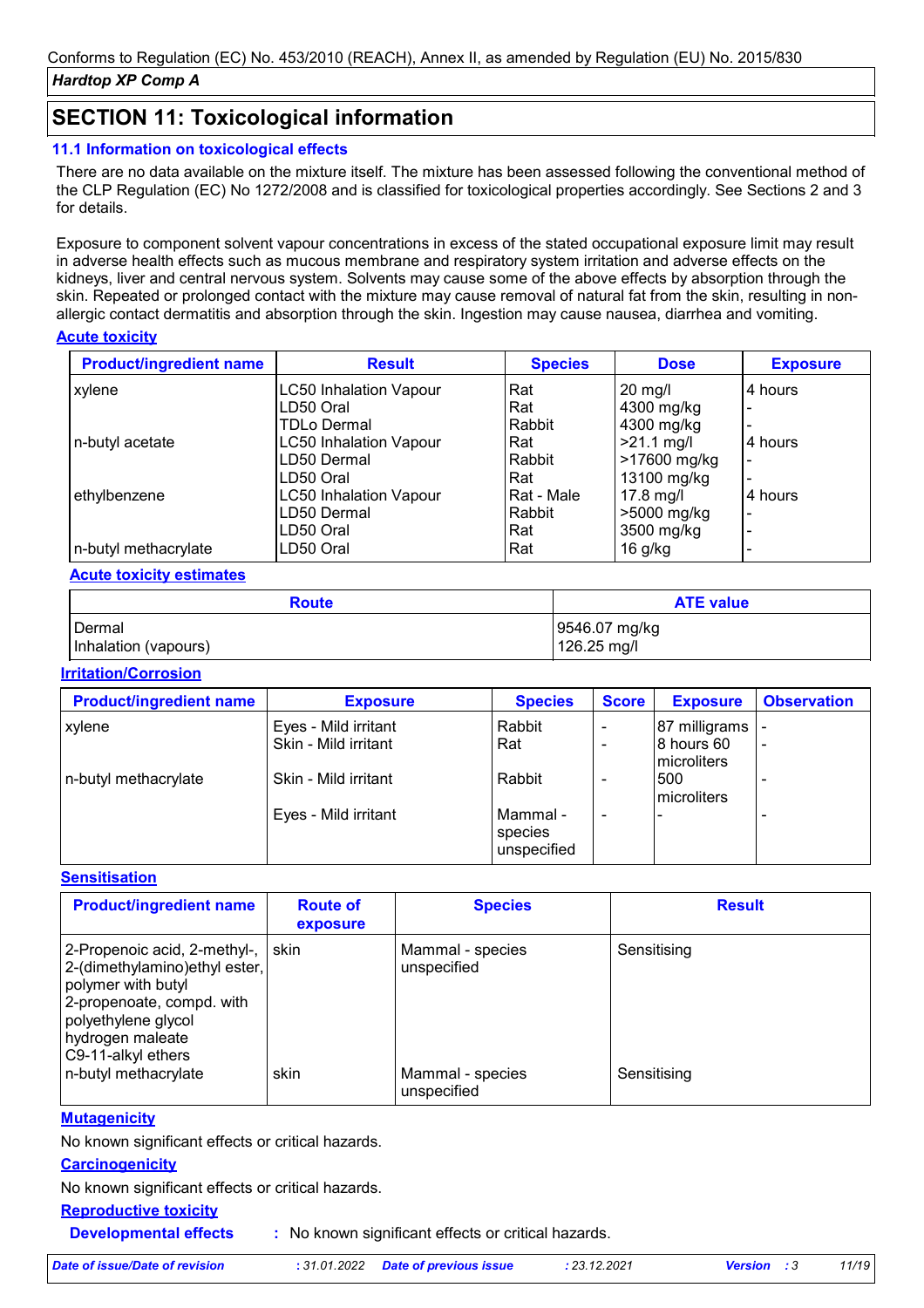### **SECTION 11: Toxicological information**

**Fertility effects** : No known significant effects or critical hazards.

#### **Specific target organ toxicity (single exposure)**

| <b>Product/ingredient name</b> | <b>Category</b> | <b>Route of</b><br>exposure | <b>Target organs</b>                           |
|--------------------------------|-----------------|-----------------------------|------------------------------------------------|
| xylene                         | Category 3      |                             | <b>Respiratory tract</b><br><b>lirritation</b> |
| n-butyl acetate                | Category 3      |                             | l Narcotic effects                             |
| hydrocarbons, C9, aromatics    | Category 3      |                             | Respiratory tract<br>irritation                |
|                                | Category 3      |                             | l Narcotic effects                             |
| n-butyl methacrylate           | Category 3      |                             | <b>Respiratory tract</b><br>irritation         |

#### **Specific target organ toxicity (repeated exposure)**

| <b>Product/ingredient name</b> | <b>Category</b> | <b>Route of</b><br>exposure | <b>Target organs</b> |
|--------------------------------|-----------------|-----------------------------|----------------------|
| ethylbenzene                   | Category 2      |                             | hearing organs       |

#### **Aspiration hazard**

| <b>Product/ingredient name</b> | <b>Result</b>                         |
|--------------------------------|---------------------------------------|
| xylene                         | <b>ASPIRATION HAZARD - Category 1</b> |
| ethylbenzene                   | <b>ASPIRATION HAZARD - Category 1</b> |
| hydrocarbons, C9, aromatics    | <b>ASPIRATION HAZARD - Category 1</b> |

#### **Other information :**

: None identified.

## **SECTION 12: Ecological information**

#### **12.1 Toxicity**

There are no data available on the mixture itself. Do not allow to enter drains or watercourses.

The mixture has been assessed following the summation method of the CLP Regulation (EC) No 1272/2008 and is classified for eco-toxicological properties accordingly. See Sections 2 and 3 for details.

| <b>Product/ingredient name</b>                                                                                                                                            | <b>Result</b>                                                                                  | <b>Species</b>                                                        | <b>Exposure</b>                              |
|---------------------------------------------------------------------------------------------------------------------------------------------------------------------------|------------------------------------------------------------------------------------------------|-----------------------------------------------------------------------|----------------------------------------------|
| xylene                                                                                                                                                                    | Acute LC50 8500 µg/l Marine water                                                              | Crustaceans - Palaemonetes<br>pugio                                   | 48 hours                                     |
| ethylbenzene                                                                                                                                                              | Acute LC50 13400 µg/l Fresh water<br>Acute EC50 7700 µg/l Marine water<br>Acute EC50 2.93 mg/l | Fish - Pimephales promelas<br>Algae - Skeletonema costatum<br>Daphnia | 96 hours<br>96 hours<br>48 hours             |
| hydrocarbons, C9, aromatics                                                                                                                                               | Acute LC50 4.2 mg/l<br>Acute EC50 <10 mg/l<br>Acute IC50 <10 mg/l<br>Acute LC50 <10 mg/l       | Fish<br>Daphnia<br>Algae<br>Fish                                      | 96 hours<br>48 hours<br>72 hours<br>96 hours |
| n-butyl methacrylate                                                                                                                                                      | Chronic NOEC 2.6 mg/l Fresh water                                                              | Daphnia - Daphnia magna -<br>Neonate                                  | 21 days                                      |
| decanedioic acid, 1,10-bis<br>$(1,2,2,6,6$ -pentamethyl-<br>4-piperidinyl) ester, mixt.<br>with 1-methyl 10-<br>$(1,2,2,6,6$ -pentamethyl-<br>4-piperidinyl) decanedioate | Acute EC50 1.68 mg/l                                                                           | Algae                                                                 | 96 hours                                     |
|                                                                                                                                                                           | Acute LC50 0.9 mg/l<br>Chronic NOEC 1 mg/l                                                     | Fish<br>Daphnia                                                       | 96 hours<br>21 days                          |

This material is harmful to aquatic life with long lasting effects.

#### **12.2 Persistence and degradability**

Not available.

| Date of issue/Date of revision | : 31.01.2022 Date of previous issue | : 23.12.2021 | <b>Version</b> : 3 | 12/19 |
|--------------------------------|-------------------------------------|--------------|--------------------|-------|
|--------------------------------|-------------------------------------|--------------|--------------------|-------|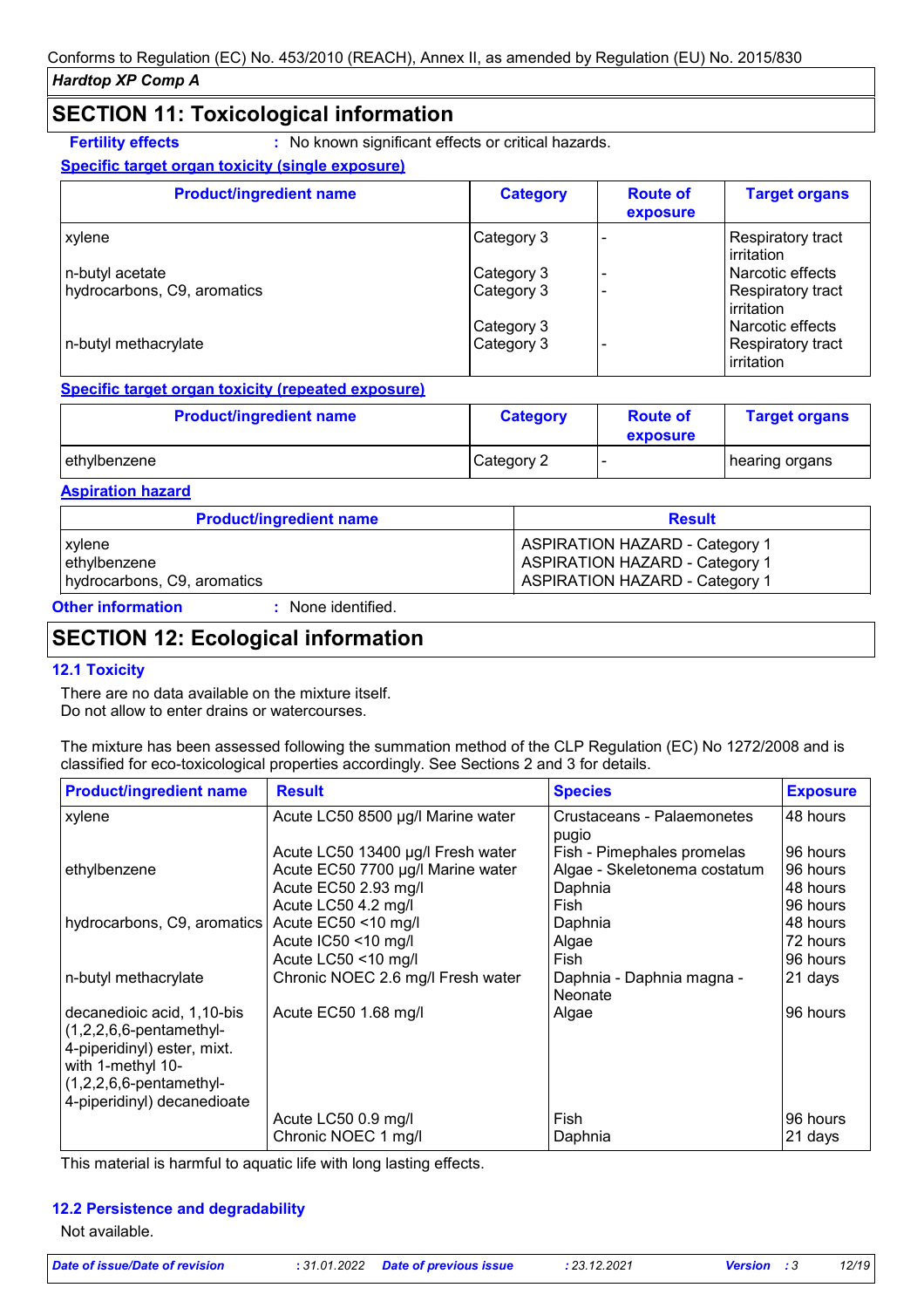| <b>SECTION 12: Ecological information</b>                |                          |                   |                                    |
|----------------------------------------------------------|--------------------------|-------------------|------------------------------------|
| <b>Product/ingredient name</b>                           | <b>Aquatic half-life</b> | <b>Photolysis</b> | <b>Biodegradability</b>            |
| xylene<br>ethylbenzene<br>hydrocarbons, C9, aromatics  - |                          |                   | IReadilv<br>Readily<br>Not readily |

#### **12.3 Bioaccumulative potential**

| <b>Product/ingredient name</b>  | $\mathsf{LogP}_\mathsf{ow}$ | <b>BCF</b>              | <b>Potential</b> |
|---------------------------------|-----------------------------|-------------------------|------------------|
| xylene                          | 3.12                        | $ 8.1 \text{ to } 25.9$ | low              |
| n-butyl acetate                 | 2.3                         |                         | low              |
| ethylbenzene                    | 3.6                         |                         | low              |
| hydrocarbons, C9, aromatics   - |                             | l10 to 2500             | high             |
| n-butyl methacrylate            | 2.99                        |                         | low              |

| <b>12.4 Mobility in soil</b>                            |                  |
|---------------------------------------------------------|------------------|
| <b>Soil/water partition</b><br><b>coefficient (Koc)</b> | : Not available. |
| <b>Mobility</b>                                         | : Not available. |

#### **12.5 Results of PBT and vPvB assessment**

This mixture does not contain any substances that are assessed to be a PBT or a vPvB.

#### **12.6 Other adverse effects** : No known significant effects or critical hazards.

### **SECTION 13: Disposal considerations**

The information in this section contains generic advice and guidance. The list of Identified Uses in Section 1 should be consulted for any available use-specific information provided in the Exposure Scenario(s).

#### **13.1 Waste treatment methods**

| <b>Product</b>                 |                                                                                                                                                                                                                                                                                                                                                                                                                                                                                                                                                      |
|--------------------------------|------------------------------------------------------------------------------------------------------------------------------------------------------------------------------------------------------------------------------------------------------------------------------------------------------------------------------------------------------------------------------------------------------------------------------------------------------------------------------------------------------------------------------------------------------|
| <b>Methods of disposal</b>     | : The generation of waste should be avoided or minimised wherever possible.<br>Disposal of this product, solutions and any by-products should at all times comply<br>with the requirements of environmental protection and waste disposal legislation<br>and any regional local authority requirements. Dispose of surplus and non-<br>recyclable products via a licensed waste disposal contractor. Waste should not be<br>disposed of untreated to the sewer unless fully compliant with the requirements of<br>all authorities with jurisdiction. |
| <b>Hazardous waste</b>         | : Yes.                                                                                                                                                                                                                                                                                                                                                                                                                                                                                                                                               |
| <b>Disposal considerations</b> | : Do not allow to enter drains or watercourses.<br>Dispose of according to all federal, state and local applicable regulations.<br>If this product is mixed with other wastes, the original waste product code may no<br>longer apply and the appropriate code should be assigned.<br>For further information, contact your local waste authority.                                                                                                                                                                                                   |

#### **European waste catalogue (EWC)**

The European Waste Catalogue classification of this product, when disposed of as waste, is:

| Waste code                                     | <b>Waste designation</b>                                                                                                                                                                                 |
|------------------------------------------------|----------------------------------------------------------------------------------------------------------------------------------------------------------------------------------------------------------|
| 08 01 11*                                      | Waste paint and varnish containing organic solvents or other dangerous substances                                                                                                                        |
| <b>Packaging</b><br><b>Methods of disposal</b> | : The generation of waste should be avoided or minimised wherever possible. Waste<br>packaging should be recycled. Incineration or landfill should only be considered<br>when recycling is not feasible. |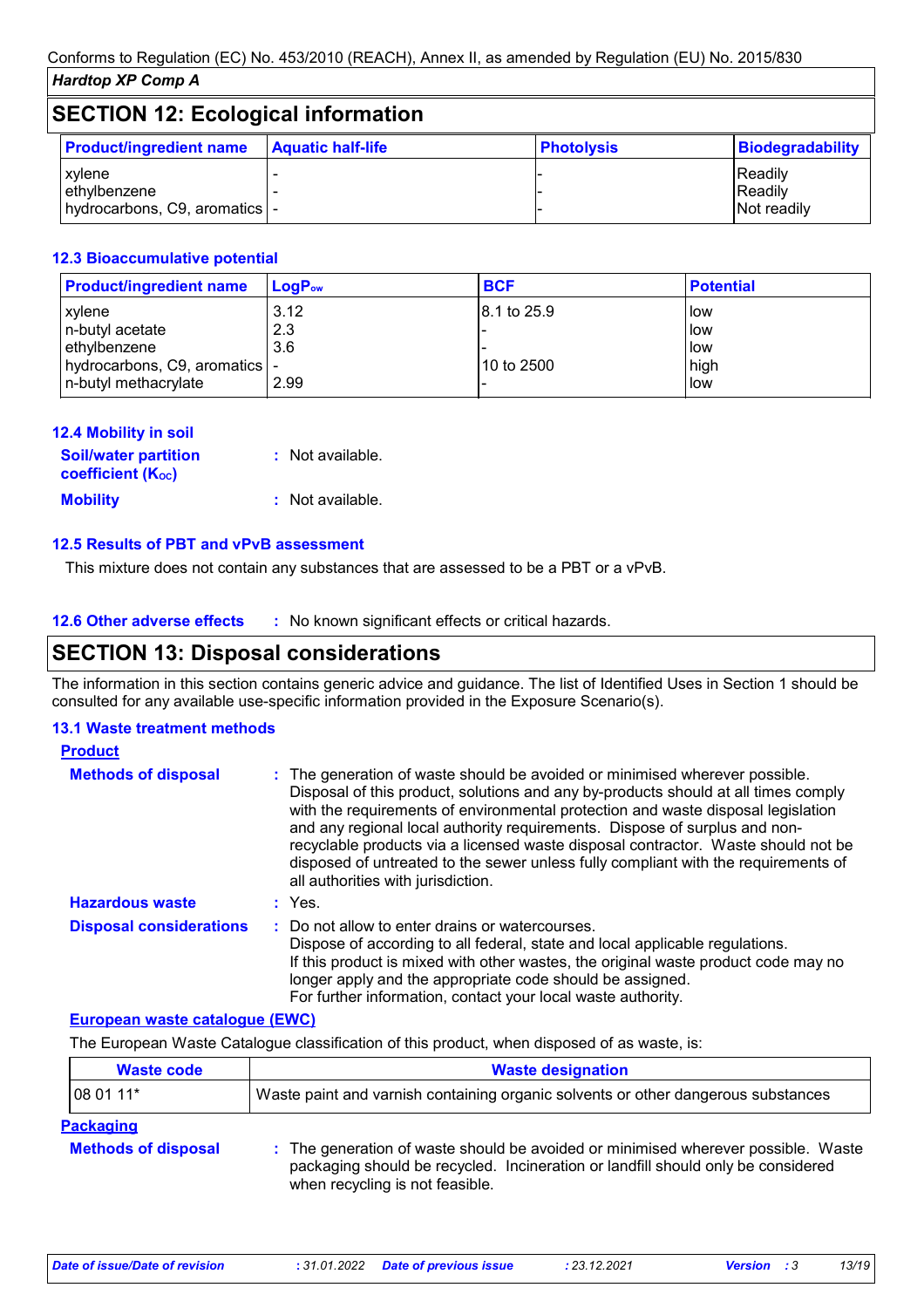| <b>Disposal considerations</b> | : Using information provided in this safety data sheet, advice should be obtained from<br>the relevant waste authority on the classification of empty containers.<br>Empty containers must be scrapped or reconditioned.<br>Dispose of containers contaminated by the product in accordance with local or<br>national legal provisions. |                                                                                                                                                                         |
|--------------------------------|-----------------------------------------------------------------------------------------------------------------------------------------------------------------------------------------------------------------------------------------------------------------------------------------------------------------------------------------|-------------------------------------------------------------------------------------------------------------------------------------------------------------------------|
| <b>Result</b>                  |                                                                                                                                                                                                                                                                                                                                         | European waste catalogue (EWC)                                                                                                                                          |
| <b>CEPE Guidelines</b>         | 15 01 10*                                                                                                                                                                                                                                                                                                                               | packaging containing residues of or contaminated by<br>hazardous substances                                                                                             |
| <b>Special precautions</b>     |                                                                                                                                                                                                                                                                                                                                         | : This material and its container must be disposed of in a safe way. Care should be<br>taken when handling emptied containers that have not been cleaned or rinsed out. |

Empty containers or liners may retain some product residues. Vapour from product residues may create a highly flammable or explosive atmosphere inside the container. Do not cut, weld or grind used containers unless they have been cleaned thoroughly internally. Avoid dispersal of spilt material and runoff and contact with soil, waterways, drains and sewers.

## **SECTION 14: Transport information**

|                                                                                                                                                                                                                                                                                                                                                                                                                                                                                                                                                                                                | <b>ADR/RID</b>    | <b>ADN</b>                                                                                                                                                                                                       | <b>IMDG</b>    | <b>IATA</b>   |
|------------------------------------------------------------------------------------------------------------------------------------------------------------------------------------------------------------------------------------------------------------------------------------------------------------------------------------------------------------------------------------------------------------------------------------------------------------------------------------------------------------------------------------------------------------------------------------------------|-------------------|------------------------------------------------------------------------------------------------------------------------------------------------------------------------------------------------------------------|----------------|---------------|
| 14.1 UN number                                                                                                                                                                                                                                                                                                                                                                                                                                                                                                                                                                                 | <b>UN1263</b>     | <b>UN1263</b>                                                                                                                                                                                                    | <b>UN1263</b>  | <b>UN1263</b> |
| 14.2 UN proper<br>shipping name                                                                                                                                                                                                                                                                                                                                                                                                                                                                                                                                                                | Paint             | Paint                                                                                                                                                                                                            | Paint          | Paint         |
| <b>14.3 Transport</b><br>hazard class(es)                                                                                                                                                                                                                                                                                                                                                                                                                                                                                                                                                      | 3                 | 3                                                                                                                                                                                                                | 3              | 3             |
| <b>14.4 Packing</b><br>group                                                                                                                                                                                                                                                                                                                                                                                                                                                                                                                                                                   | III               | III                                                                                                                                                                                                              | $\mathbf{III}$ | III           |
| 14.5<br><b>Environmental</b><br><b>hazards</b>                                                                                                                                                                                                                                                                                                                                                                                                                                                                                                                                                 | No.               | Yes.                                                                                                                                                                                                             | No.            | No.           |
| <b>Additional information</b><br><b>ADR/RID</b><br>: ADR/RID: Viscous substance. Not restricted, ref. chapter 2.2.3.1.5 (applicable to<br>receptacles < 450 litre capacity).<br><b>Hazard identification number 30</b><br>Special provisions 640E<br>Tunnel code (D/E)<br><b>ADN</b><br>: The product is only regulated as an environmentally hazardous substance when<br>transported in tank vessels.<br>: IMDG: Viscous substance. Transport in accordance with paragraph 2.3.2.5<br><b>IMDG</b><br>(applicable to receptacles < 450 litre capacity).<br><b>Emergency schedules F-E, S-E</b> |                   |                                                                                                                                                                                                                  |                |               |
| <b>14.6 Special precautions for</b><br>user                                                                                                                                                                                                                                                                                                                                                                                                                                                                                                                                                    |                   | Transport within user's premises: always transport in closed containers that are<br>upright and secure. Ensure that persons transporting the product know what to do in<br>the event of an accident or spillage. |                |               |
| <b>14.7 Transport in bulk</b><br>according to IMO<br><b>instruments</b>                                                                                                                                                                                                                                                                                                                                                                                                                                                                                                                        | : Not applicable. |                                                                                                                                                                                                                  |                |               |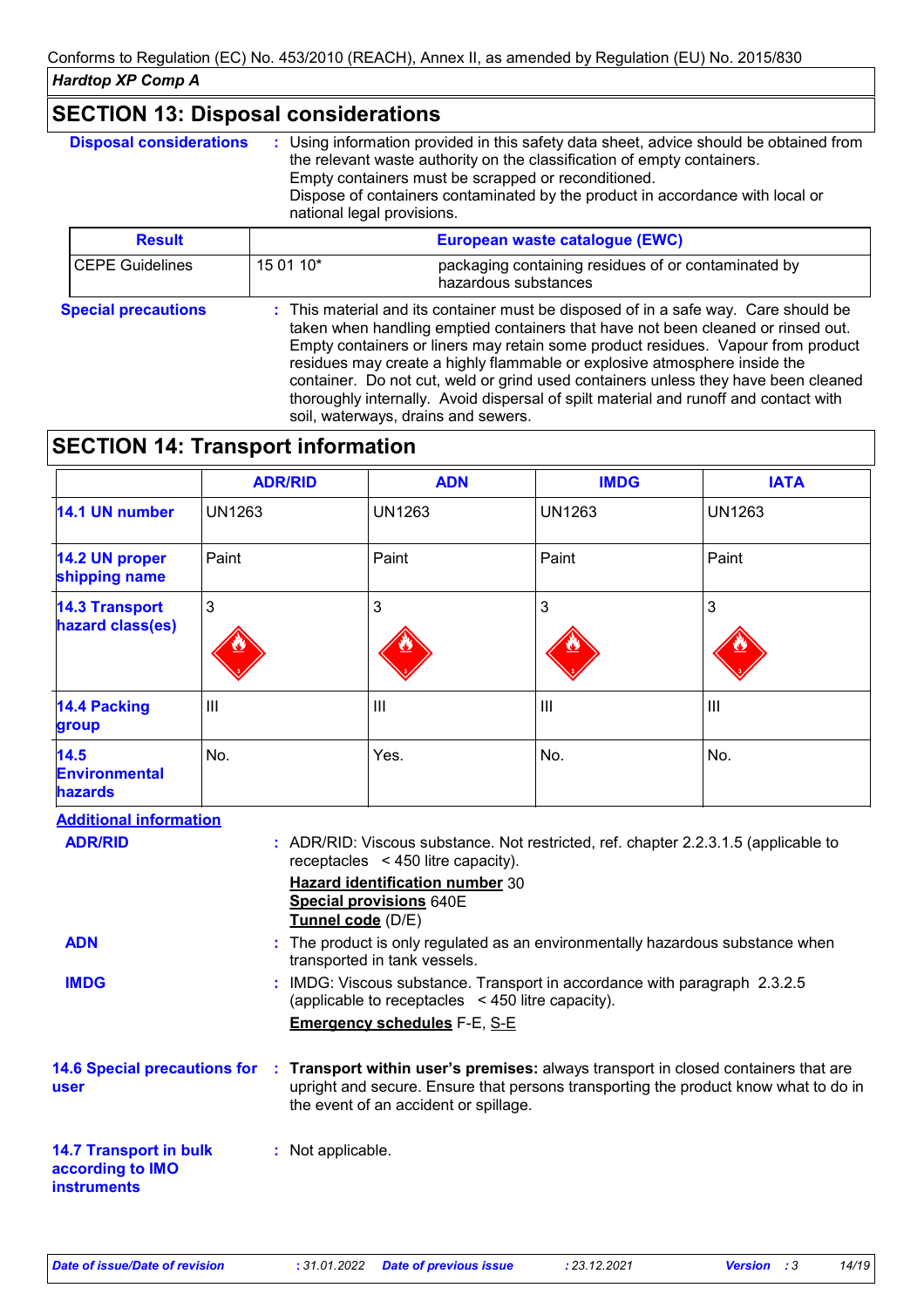# **SECTION 15: Regulatory information**

|                                                                                                                                                                            | 15.1 Safety, health and environmental regulations/legislation specific for the substance or mixture                                                                                                                                                                                                 |
|----------------------------------------------------------------------------------------------------------------------------------------------------------------------------|-----------------------------------------------------------------------------------------------------------------------------------------------------------------------------------------------------------------------------------------------------------------------------------------------------|
| EU Regulation (EC) No. 1907/2006 (REACH)                                                                                                                                   |                                                                                                                                                                                                                                                                                                     |
|                                                                                                                                                                            | <b>Annex XIV - List of substances subject to authorisation</b>                                                                                                                                                                                                                                      |
| <b>Annex XIV</b>                                                                                                                                                           |                                                                                                                                                                                                                                                                                                     |
| None of the components are listed.                                                                                                                                         |                                                                                                                                                                                                                                                                                                     |
| <b>Substances of very high concern</b>                                                                                                                                     |                                                                                                                                                                                                                                                                                                     |
| None of the components are listed.                                                                                                                                         |                                                                                                                                                                                                                                                                                                     |
| <b>Annex XVII - Restrictions : Not applicable.</b><br>on the manufacture,<br>placing on the market<br>and use of certain<br>dangerous substances,<br>mixtures and articles |                                                                                                                                                                                                                                                                                                     |
| <b>Other EU regulations</b>                                                                                                                                                |                                                                                                                                                                                                                                                                                                     |
| <b>VOC</b>                                                                                                                                                                 | : The provisions of Directive 2004/42/EC on VOC apply to this product. Refer to the<br>product label and/or technical data sheet for further information.                                                                                                                                           |
| <b>VOC for Ready-for-Use</b><br><b>Mixture</b>                                                                                                                             | : Not available.                                                                                                                                                                                                                                                                                    |
| <b>Europe inventory</b>                                                                                                                                                    | : At least one component is not listed.                                                                                                                                                                                                                                                             |
| Ozone depleting substances (1005/2009/EU)                                                                                                                                  |                                                                                                                                                                                                                                                                                                     |
| Not listed.                                                                                                                                                                |                                                                                                                                                                                                                                                                                                     |
| Prior Informed Consent (PIC) (649/2012/EU)                                                                                                                                 |                                                                                                                                                                                                                                                                                                     |
| Not listed.                                                                                                                                                                |                                                                                                                                                                                                                                                                                                     |
| <b>Seveso Directive</b>                                                                                                                                                    |                                                                                                                                                                                                                                                                                                     |
| major accident hazards.                                                                                                                                                    | This product may add to the calculation for determining whether a site is within the scope of the Seveso Directive on                                                                                                                                                                               |
| <b>National regulations</b>                                                                                                                                                |                                                                                                                                                                                                                                                                                                     |
| <b>Industrial use</b>                                                                                                                                                      | : The information contained in this safety data sheet does not constitute the user's<br>own assessment of workplace risks, as required by other health and safety<br>legislation. The provisions of the national health and safety at work regulations apply<br>to the use of this product at work. |
| <b>International requlations</b>                                                                                                                                           |                                                                                                                                                                                                                                                                                                     |
| Not listed.                                                                                                                                                                | <b>Chemical Weapon Convention List Schedules I, II &amp; III Chemicals</b>                                                                                                                                                                                                                          |
| <b>Montreal Protocol</b><br>Not listed.                                                                                                                                    |                                                                                                                                                                                                                                                                                                     |
| Not listed.                                                                                                                                                                | <b>Stockholm Convention on Persistent Organic Pollutants</b>                                                                                                                                                                                                                                        |
|                                                                                                                                                                            |                                                                                                                                                                                                                                                                                                     |
| Not listed.                                                                                                                                                                | <b>Rotterdam Convention on Prior Informed Consent (PIC)</b>                                                                                                                                                                                                                                         |
| <b>UNECE Aarhus Protocol on POPs and Heavy Metals</b><br>Not listed.                                                                                                       |                                                                                                                                                                                                                                                                                                     |
| <b>15.2 Chemical safety</b><br>assessment                                                                                                                                  | : Not applicable.                                                                                                                                                                                                                                                                                   |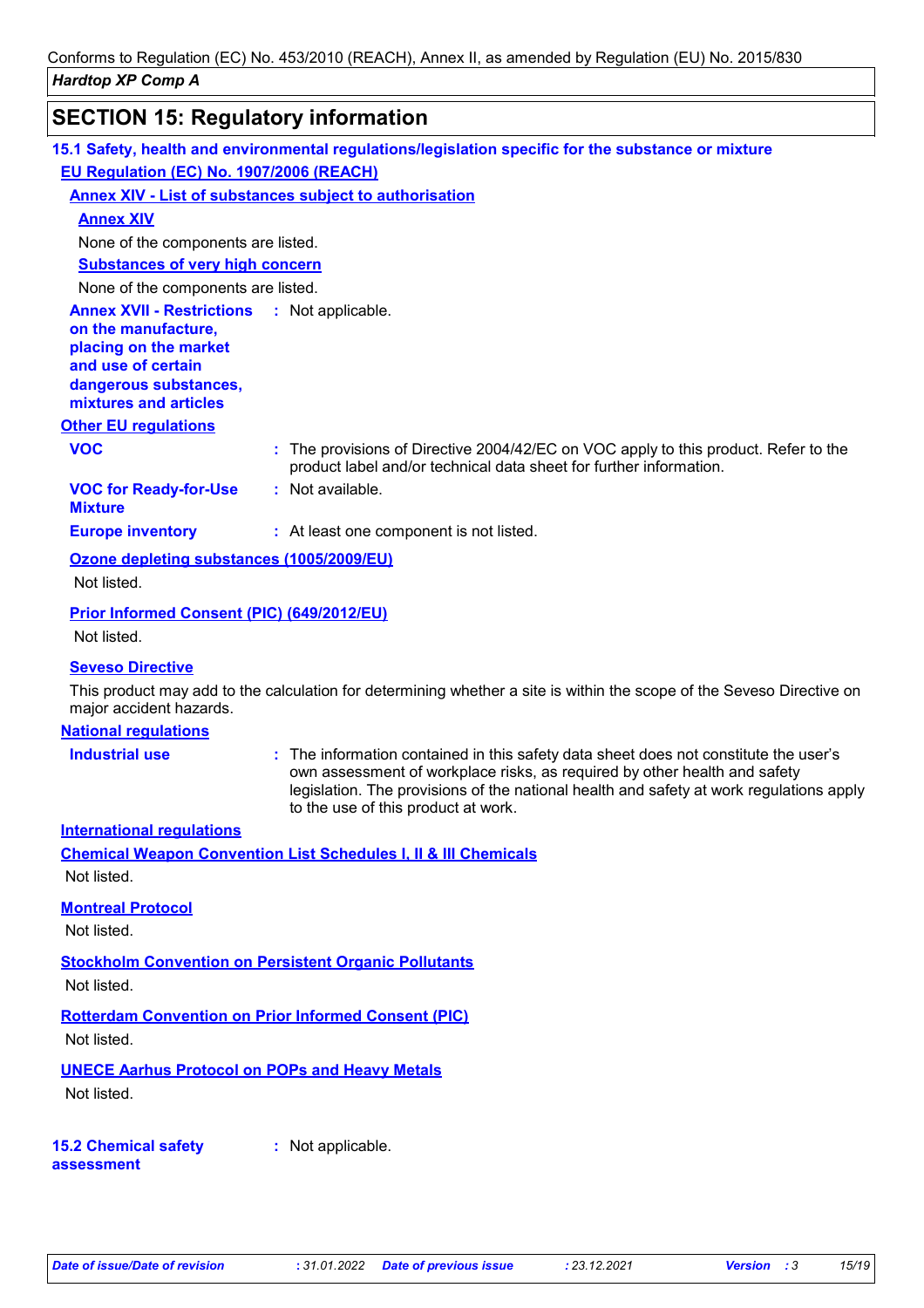### **SECTION 16: Other information**

| $\nabla$ Indicates information that has changed from previously issued version. |  |  |  |  |  |
|---------------------------------------------------------------------------------|--|--|--|--|--|
|---------------------------------------------------------------------------------|--|--|--|--|--|

| <b>Abbreviations and</b><br>acronyms | $:$ ATE = Acute Toxicity Estimate<br>CLP = Classification, Labelling and Packaging Regulation [Regulation (EC) No. |
|--------------------------------------|--------------------------------------------------------------------------------------------------------------------|
|                                      | 1272/2008]<br>DMEL = Derived Minimal Effect Level                                                                  |
|                                      |                                                                                                                    |
|                                      | DNEL = Derived No Effect Level                                                                                     |
|                                      | EUH statement = CLP-specific Hazard statement                                                                      |
|                                      | PBT = Persistent, Bioaccumulative and Toxic                                                                        |
|                                      | PNEC = Predicted No Effect Concentration                                                                           |
|                                      | <b>RRN = REACH Registration Number</b>                                                                             |
|                                      | vPvB = Very Persistent and Very Bioaccumulative                                                                    |

#### **Procedure used to derive the classification according to Regulation (EC) No. 1272/2008 [CLP/GHS]**

| <b>Classification</b>   | <b>Justification</b>  |
|-------------------------|-----------------------|
| Flam. Liq. 3, H226      | On basis of test data |
| Skin Irrit. 2, H315     | Calculation method    |
| Eye Irrit. 2, H319      | Calculation method    |
| Skin Sens. 1, H317      | Calculation method    |
| Aquatic Chronic 3, H412 | Calculation method    |

### **Full text of abbreviated H statements**

| H <sub>225</sub> | Highly flammable liquid and vapour.                      |
|------------------|----------------------------------------------------------|
| H <sub>226</sub> | Flammable liquid and vapour.                             |
| H304             | May be fatal if swallowed and enters airways.            |
| H312             | Harmful in contact with skin.                            |
| H315             | Causes skin irritation.                                  |
| H317             | May cause an allergic skin reaction.                     |
| H319             | Causes serious eye irritation.                           |
| H332             | Harmful if inhaled.                                      |
| H335             | May cause respiratory irritation.                        |
| H336             | May cause drowsiness or dizziness.                       |
| H361             | Suspected of damaging fertility or the unborn child.     |
| H373             | May cause damage to organs through prolonged or repeated |
|                  | exposure.                                                |
| H400             | Very toxic to aquatic life.                              |
| H410             | Very toxic to aquatic life with long lasting effects.    |
| H411             | Toxic to aquatic life with long lasting effects.         |
| H412             | Harmful to aquatic life with long lasting effects.       |
| <b>EUH066</b>    | Repeated exposure may cause skin dryness or cracking.    |

#### **Full text of classifications [CLP/GHS]**

| <b>Date of issue/Date of revision</b> | :31.01.2022  | <b>Date of previous issue</b>          | : 23.12.2021                                       | <b>Version</b> : 3 | 16/19 |
|---------------------------------------|--------------|----------------------------------------|----------------------------------------------------|--------------------|-------|
| Date of issue/ Date of<br>revision    | : 31.01.2022 |                                        |                                                    |                    |       |
| <b>Date of printing</b>               | : 31.01.2022 |                                        |                                                    |                    |       |
| STOT SE3                              |              | Category 3                             | SPECIFIC TARGET ORGAN TOXICITY - SINGLE EXPOSURE - |                    |       |
|                                       |              | <b>EXPOSURE - Category 2</b>           |                                                    |                    |       |
| Skin Sens. 1A<br>STOT RE 2            |              | SKIN SENSITISATION - Category 1A       | SPECIFIC TARGET ORGAN TOXICITY - REPEATED          |                    |       |
| Skin Sens. 1                          |              | <b>SKIN SENSITISATION - Category 1</b> |                                                    |                    |       |
| Skin Irrit. 2                         |              |                                        | SKIN CORROSION/IRRITATION - Category 2             |                    |       |
| Repr. 2                               |              |                                        | REPRODUCTIVE TOXICITY - Category 2                 |                    |       |
| Flam. Liq. 3                          |              | FLAMMABLE LIQUIDS - Category 3         |                                                    |                    |       |
| Flam. Liq. 2                          |              | FLAMMABLE LIQUIDS - Category 2         |                                                    |                    |       |
| Asp. Tox. 1<br>Eye Irrit. 2           |              | <b>ASPIRATION HAZARD - Category 1</b>  | SERIOUS EYE DAMAGE/EYE IRRITATION - Category 2     |                    |       |
| Aquatic Chronic 3                     |              |                                        | LONG-TERM (CHRONIC) AQUATIC HAZARD - Category 3    |                    |       |
| <b>Aquatic Chronic 2</b>              |              |                                        | LONG-TERM (CHRONIC) AQUATIC HAZARD - Category 2    |                    |       |
| <b>Aquatic Chronic 1</b>              |              |                                        | LONG-TERM (CHRONIC) AQUATIC HAZARD - Category 1    |                    |       |
| Aquatic Acute 1                       |              |                                        | SHORT-TERM (ACUTE) AQUATIC HAZARD - Category 1     |                    |       |
| Acute Tox, 4                          |              | <b>ACUTE TOXICITY - Category 4</b>     |                                                    |                    |       |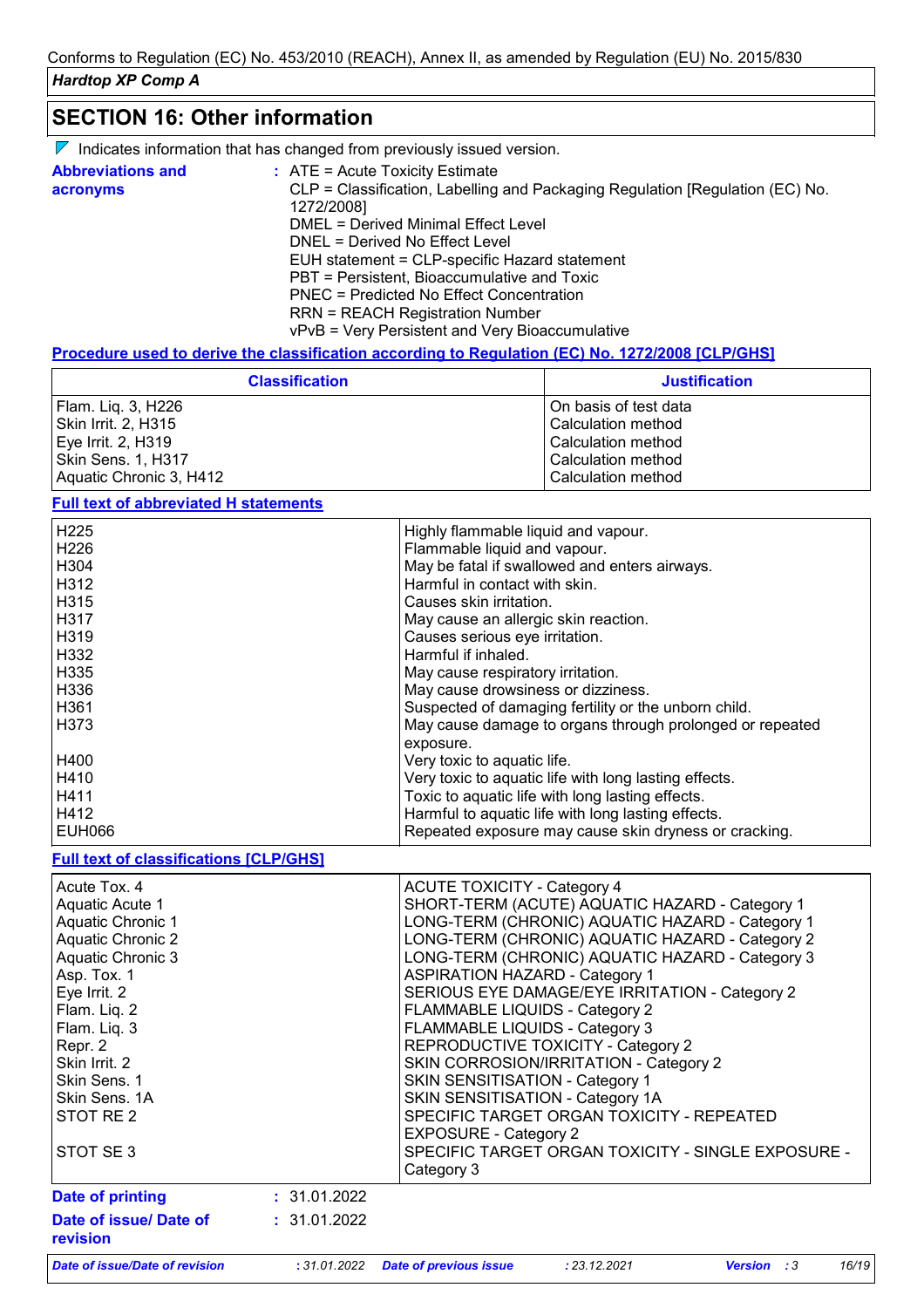### **SECTION 16: Other information**

| Date of previous issue | : 23.12.2021 |
|------------------------|--------------|
| Version                | : 3          |

#### **Notice to reader**

**The information in this document is given to the best of Jotun's knowledge, based on laboratory testing and practical experience. Jotun's products are considered as semi-finished goods and as such, products are often used under conditions beyond Jotun's control. Jotun cannot guarantee anything but the quality of the product itself. Minor product variations may be implemented in order to comply with local requirements. Jotun reserves the right to change the given data without further notice.**

**Users should always consult Jotun for specific guidance on the general suitability of this product for their needs and specific application practices.**

**If there is any inconsistency between different language issues of this document, the English (United Kingdom) version will prevail.**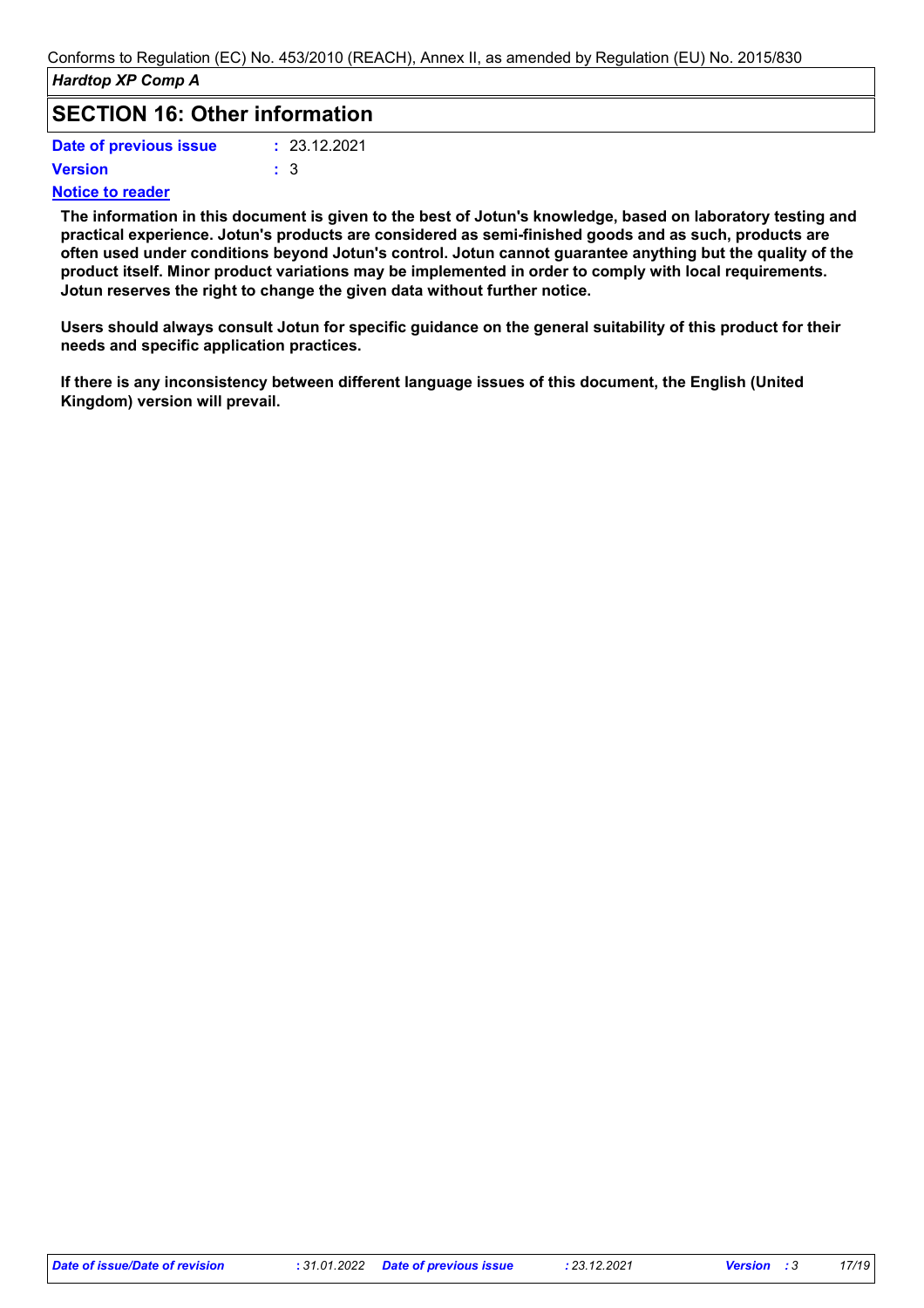

| <b>Exposure Scenario: Use in coatings -</b> |                                | <b>Industrial use</b> |  |
|---------------------------------------------|--------------------------------|-----------------------|--|
| Sector of Use                               | : Industrial use               |                       |  |
| <b>Process Category</b>                     | : PROC05 PROC07 PROC08a PROC10 |                       |  |
| <b>Environmental release category(ies)</b>  | :ERC4                          |                       |  |

Covers the use in coatings (paints, inks, adhesives, etc) including exposures during use (including product transfer and preparation, application by brush, spray by hand or similar methods) and equipment cleaning.

### **Operational conditions and risk management measures**

#### Control of worker exposure

| Frequency and duration of use           | : Covers daily exposures up to 8 hours                                                                                                                                                                                                                                                     |
|-----------------------------------------|--------------------------------------------------------------------------------------------------------------------------------------------------------------------------------------------------------------------------------------------------------------------------------------------|
| <b>General - Operational conditions</b> | : Assumes use at not more than 20 $\degree$ C above ambient temperature. Assumes a good basic standard of<br>occupational hygiene is implemented                                                                                                                                           |
| General - Risk management measures      | : Wear chemical-resistant gloves (tested to EN374) in combination with specific activity training. Wear<br>suitable coveralls to prevent exposure to the skin. Use suitable eye protection. See Section 8 for<br>information on appropriate personal protective equipment.                 |
| Type of activity or process             | <b>Risk management measures</b>                                                                                                                                                                                                                                                            |
| Preparation of material for application | : Provide a good standard of controlled ventilation (10 to 15 air changes per hour).                                                                                                                                                                                                       |
| Roller, spreader, flow application      | : Provide extract ventilation to points where emissions occur. Avoid carrying out activities involving<br>exposure for more than 4 hours per day.<br>or<br>Provide extract ventilation to points where emissions occur. Wear a respirator conforming to EN140                              |
|                                         | with type A/P2 filter or better.                                                                                                                                                                                                                                                           |
| <b>Spraying - Manual</b>                | : Minimise exposure by partial enclosure of the operation or equipment and provide extract ventilation<br>at openings. Wear a full-face respirator conforming to EN136 with Type A/P2 filter or better. Avoid<br>carrying out activities involving exposure for more than 4 hours per day. |

#### Control of environmental exposure

| Organisational measures to prevent/limit<br>release from site | : Prevent environmental discharge consistent with regulatory requirements.                     |
|---------------------------------------------------------------|------------------------------------------------------------------------------------------------|
| Conditions and measures related to                            | : External treatment and disposal of waste should comply with applicable local and/or national |
| external treatment of waste for disposal                      | requilations. See Section 13 for additional waste treatment information.                       |
| Conditions and measures related to                            | External recovery and recycling of waste should comply with applicable local and/or national   |
| external recovery of waste                                    | regulations.                                                                                   |

#### Additional information

The exposure scenario for the mixture is based on the following substances: REACH #: 01-2119488216-32 REACH #: 01-2119485796-17 (from Comp B)